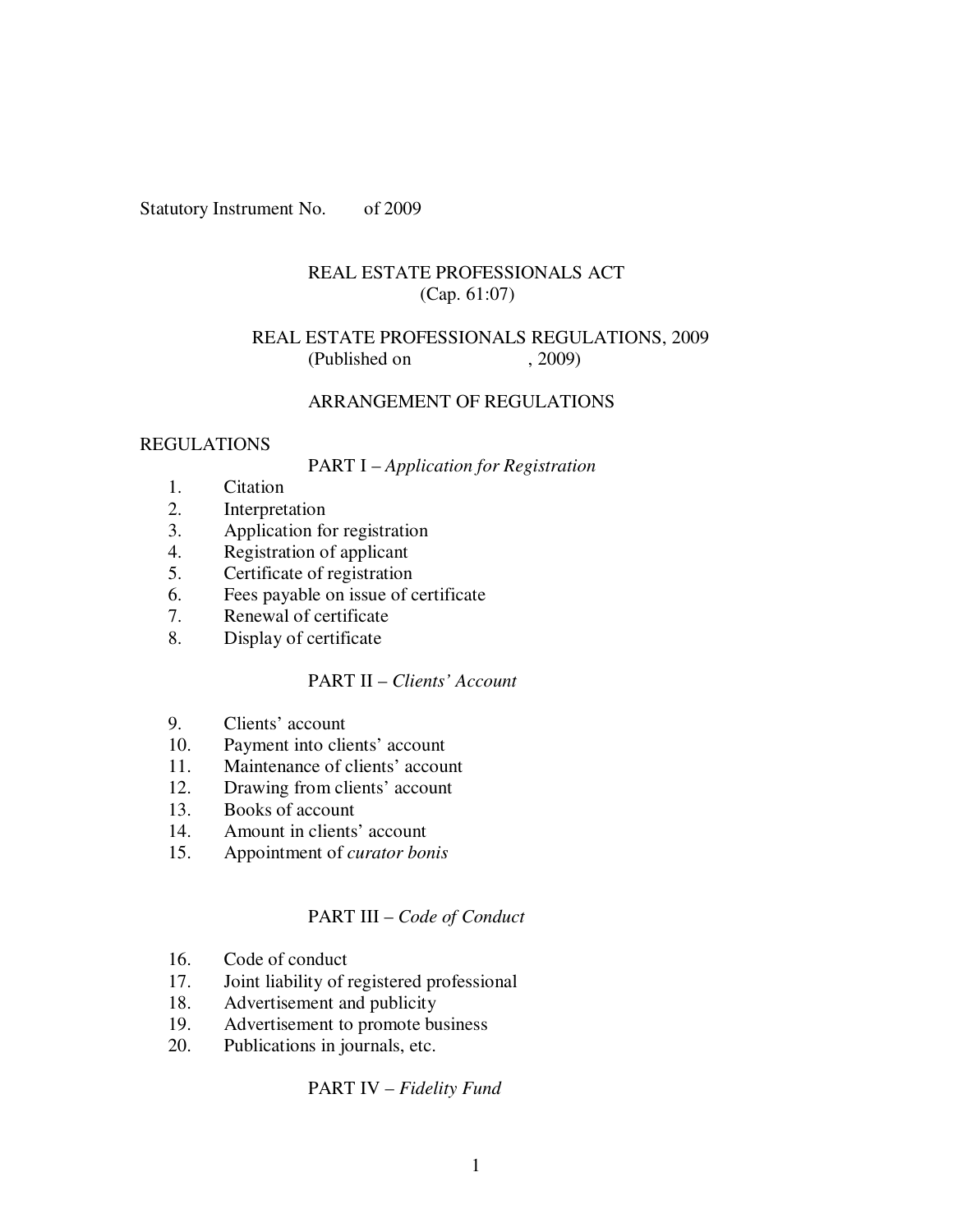- 21. Establishment of Fund
- 22. Fund to vest in Board of Trustees
- 23. Fidelity Fund certificate
- 24. Contribution to Fund
- 25. Investment of Fund
- 26. Accounts to be kept
- 27. Professional indemnity
- 28. Moneys to credit of Fund
- 29. Application of Fund<br>30. Payment of compens
- Payment of compensation for loss due to dishonesty
- 31. Provisions of the Board

### PART V *General Provision*

32. Fees payable under Regulations First Schedule Second Schedule Third Schedule Fourth Schedule Fifth Schedule Sixth Schedule Seventh Schedule

IN EXERCISE of the powers conferred on the Minister of Lands and Housing by section 38 of the Real Professionals Act and in consultation with the Real Estate Advisory Council, the following Regulations are hereby made -

### PART I – *Application for Registration*

| Citation       |    | These Regulations may be cited as the Real Estate<br>Professionals Regulations, 2009.                           |
|----------------|----|-----------------------------------------------------------------------------------------------------------------|
| Interpretation | 2. | In these Regulations, unless the context otherwise requires-                                                    |
|                |    | "clients" account" means an account held under<br>regulation 9;                                                 |
|                |    | "Fund" means the Fidelity Fund established under<br>regulation 21;                                              |
|                |    | "member" means a member of the Board of<br>Trustees, appointed under regulation 1 of the<br>First Schedule; and |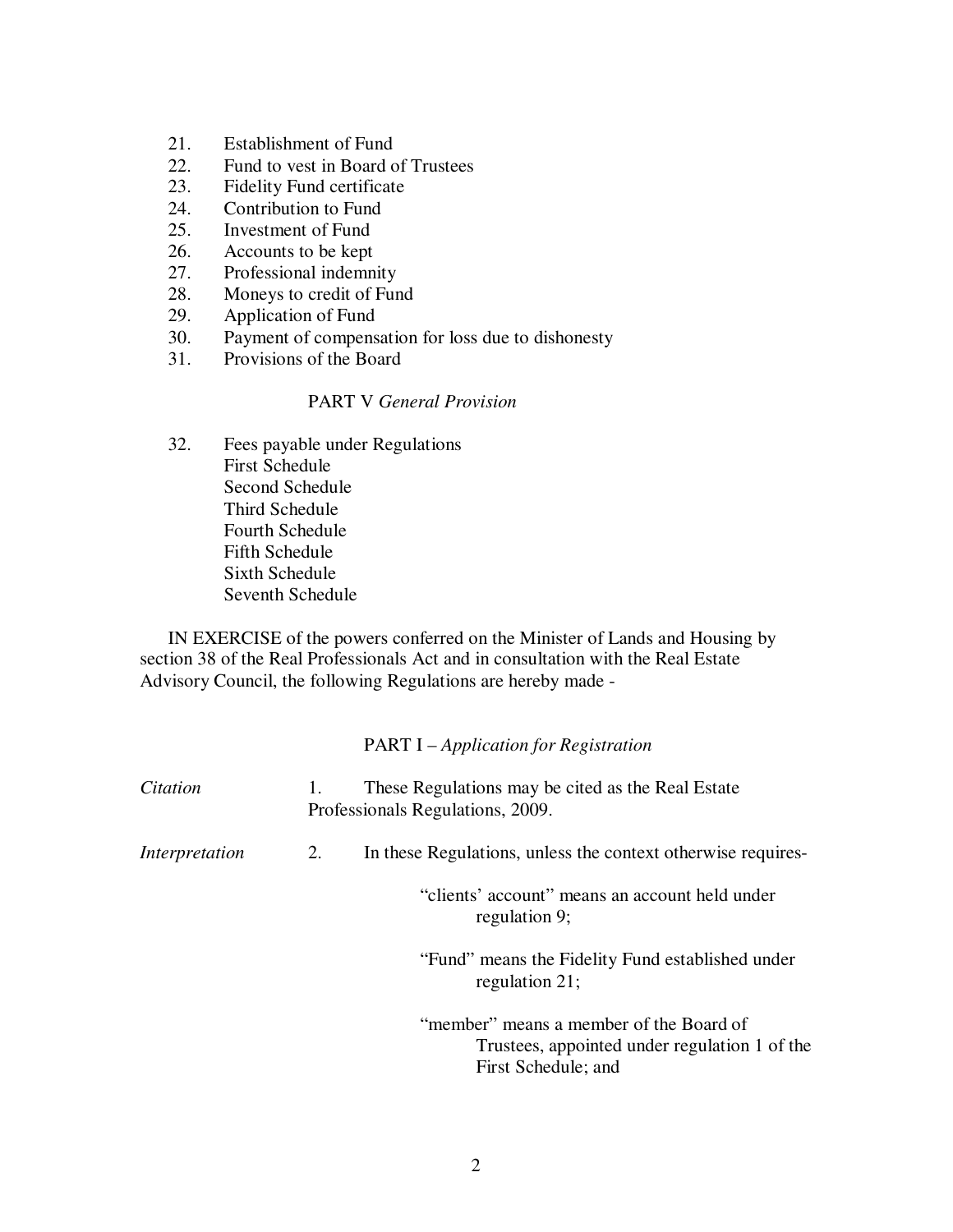|                                 | "professional" means an estate agent, property<br>auctioneer, property manager or<br>property valuer.                                                                                                                 |
|---------------------------------|-----------------------------------------------------------------------------------------------------------------------------------------------------------------------------------------------------------------------|
| Application for<br>registration | (1) A person who is resident in Botswana and desirous of<br>3.<br>being a registered professional shall make an application to the<br>Council, in a form set out in the Second Schedule.                              |
|                                 | (2) An application made in accordance with subregulation<br>(1) shall be accompanied by an application fee of P250.                                                                                                   |
|                                 | (3) A person who is non resident in Botswana and is<br>desirous of being a registered professional in Botswana shall make<br>an application to the Council, in a form set out in the Second<br>Schedule.              |
|                                 | (4) An application made in accordance with subregulation<br>(3) shall be accompanied by an application fee of P500.                                                                                                   |
|                                 | (5) A fee payable under this regulation shall be non<br>refundable.                                                                                                                                                   |
| Registration of<br>applicant    | (1) The Council shall, where it is satisfied that the<br>4.<br>applicant meets the requirements of section 20, register the<br>applicant in the Register.                                                             |
|                                 | (2) Where the Council is not satisfied that the applicant<br>meets the requirements of section 20, it shall reject the application<br>and notify the applicant, in writing, stating the reasons for<br>the rejection. |
|                                 | (3) The register for registered professionals shall be open<br>for inspection by any member of the public upon payment of a fee<br>of P50.                                                                            |
| Certificate of<br>registration  | (1) The Registrar shall issue a registered professional with<br>5.<br>a certificate of registration upon the registration or restoration of<br>the name of the professional in the register.                          |
|                                 | (2) The certificate of registration shall be in the form set<br>out in the Third Schedule.                                                                                                                            |
|                                 | (3) A certificate of registration issued in accordance with<br>subregulation (1) shall expire at the end of a period of 12 months<br>from the date of issue.                                                          |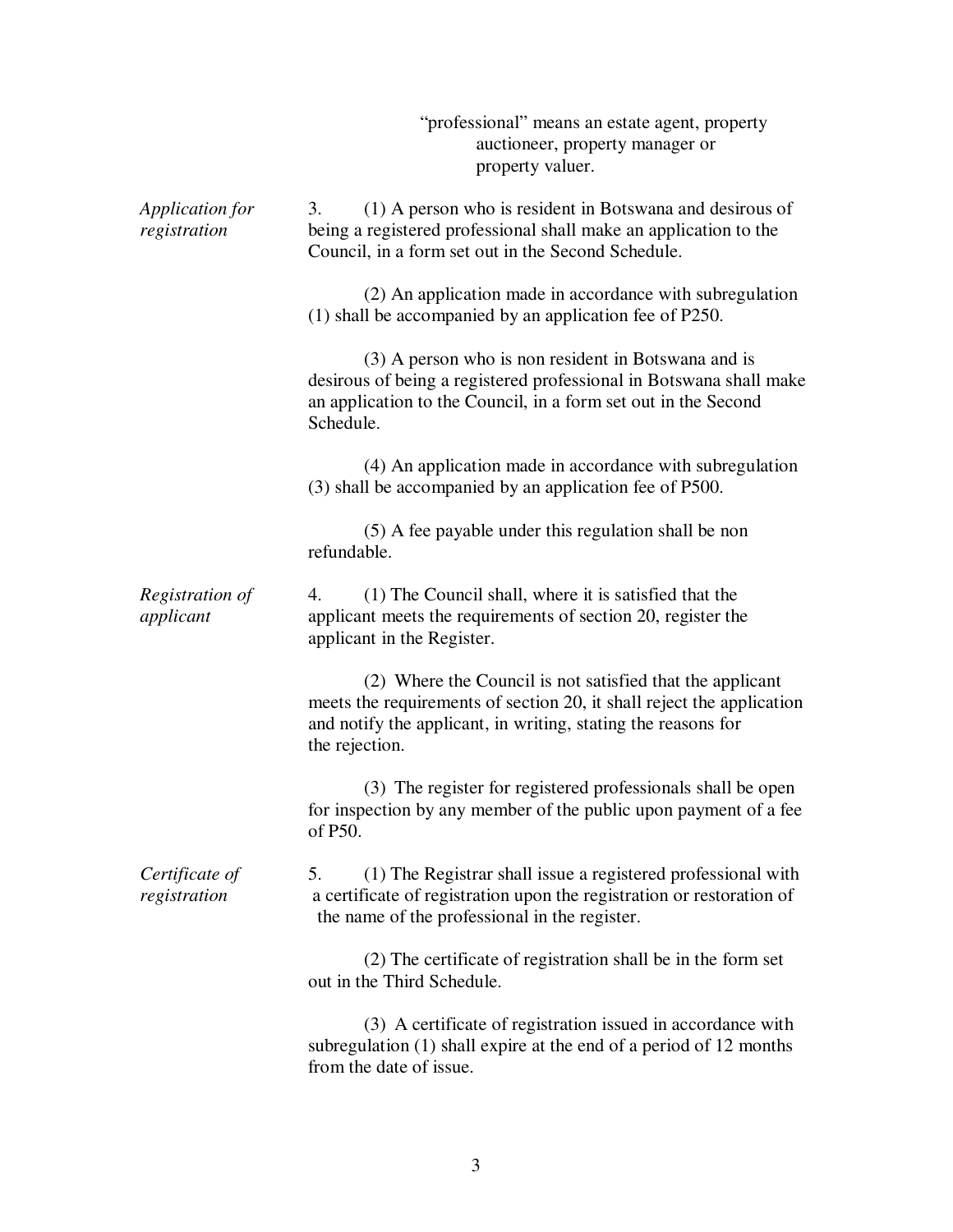| Fees payable<br>on issue of<br>certificate | (1) A registered professional shall pay to the Registrar in<br>6.<br>respect of each certificate of registration, before the certificate is<br>issued, a fee prescribed in the Fourth Schedule in relation to each<br>field of practice.     |
|--------------------------------------------|----------------------------------------------------------------------------------------------------------------------------------------------------------------------------------------------------------------------------------------------|
|                                            | (2) Notwithstanding the provisions of subregulation (1), a<br>registered professional shall, for a certificate of registration issued<br>in relation to two or more fields of practice, pay a fee prescribed in<br>the Fourth Schedule.      |
| Renewal of<br>certificate                  | (1) A registered professional may make an application to<br>7.<br>the Council for the renewal of a certificate that has not been<br>revoked.                                                                                                 |
|                                            | (2) An application under subregulation (1) shall be made<br>in a form set out in the Fifth Schedule and shall be accompanied by<br>a fee as set out in the Fourth Schedule.                                                                  |
|                                            | (3) Where the Council renews the certificate of registration<br>of the professional, the Registrar shall issue the professional with a<br>new certificate of registration as provided for under regulation<br>$5(2)$ .                       |
|                                            | (4) Where an application for renewal is made within 60<br>days after the expiry of the certificate of registration, the registered<br>professional shall pay a penalty fee of P50 for every day or part of<br>the day that he is in default. |
|                                            | (5) The penalty fee payable under subregulation (4) shall be<br>paid in addition to the fee payable under subregulation (2).                                                                                                                 |
|                                            | $(6)$ An application for renewal made after the expiry of 60<br>days shall be treated as a new application and payment of fees<br>under regulations 3 and 6 shall be in addition to the payment of a<br>penalty fee under subregulation (4). |
| Display of<br>certificate                  | (1) A registered professional shall exhibit, and keep<br>8.<br>exhibited, in a prominent place on the business premises, the<br>certificate of registration.                                                                                 |
|                                            | (2) A registered professional who contravenes<br>subregulation $(1)$ commits an offence and is liable to a fine not<br>exceeding P500.                                                                                                       |
|                                            | <b>PART II – Clients' Account</b>                                                                                                                                                                                                            |

4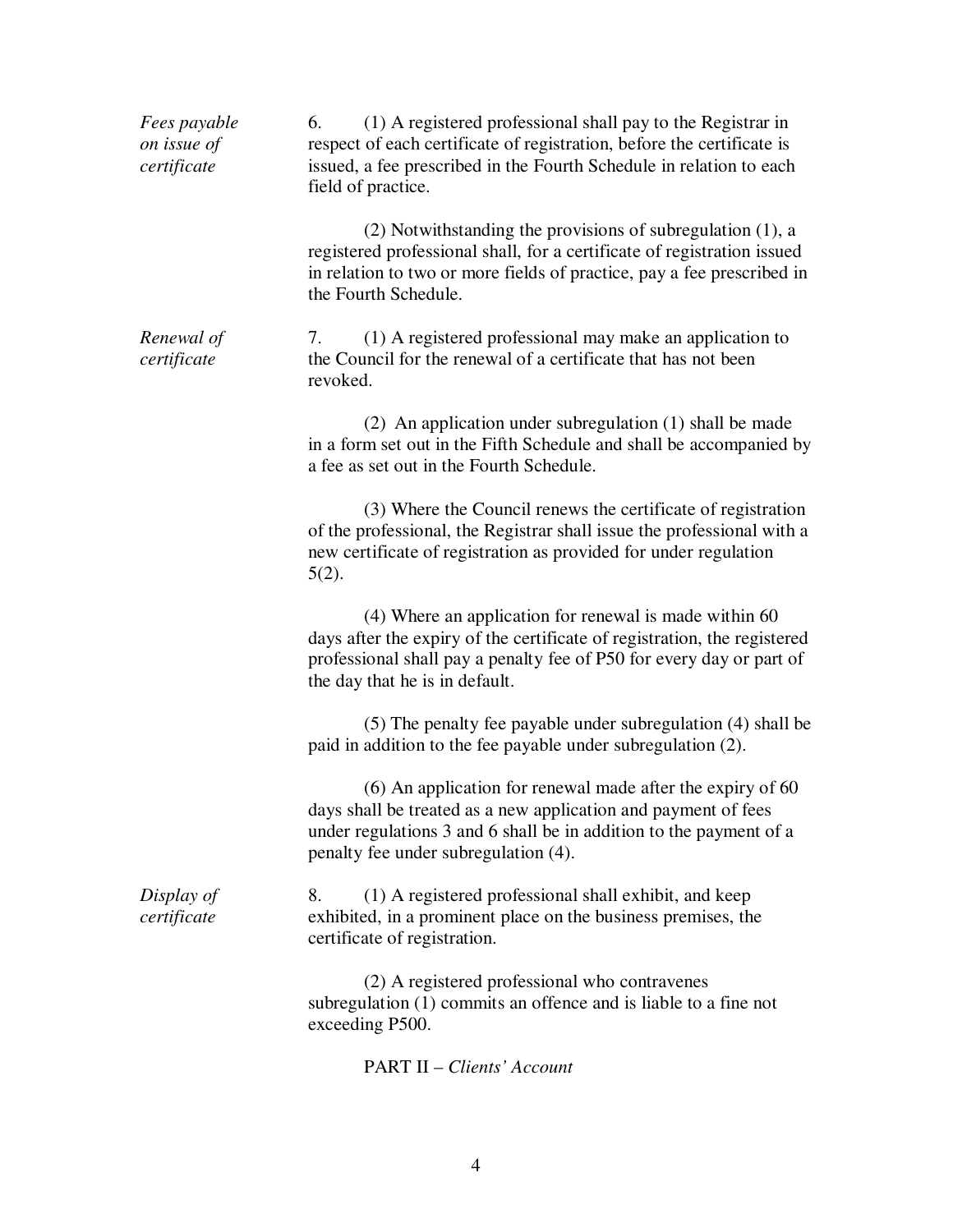| Clients'<br>account                | 9.<br>he may think fit.              | (1) A registered professional who holds or receives clients'<br>moneys shall keep a clients' account or as many clients accounts as                                                                                                                                                                                                                                                                           |
|------------------------------------|--------------------------------------|---------------------------------------------------------------------------------------------------------------------------------------------------------------------------------------------------------------------------------------------------------------------------------------------------------------------------------------------------------------------------------------------------------------|
| Cap. 46:04                         |                                      | $(2)$ An account referred to in subregulation $(1)$ shall be<br>opened with a bank licensed under the Banking Act.                                                                                                                                                                                                                                                                                            |
| Cap. 46:04<br>Cap.42:03            |                                      | (3) A registered professional may invest in a separate<br>savings or other interest bearing account opened by him with any<br>bank licensed under the Banking Act or a building society<br>registered under the Building Societies Act any money deposited<br>in the clients' account opened under subregulation $(1)$ , which is not<br>immediately required for any particular purpose.                     |
|                                    | manner prescribed.                   | (4) The interest, if any, on money deposited in terms of<br>subregulation (1) and the interest on money invested in terms of<br>subregulation (3) shall, after deduction of actual costs incurred in<br>the performance of any duty imposed upon the registered<br>professional under this regulation, be paid over to the Fund by the<br>registered professional concerned at the prescribed time and in the |
| Payment into<br>Clients' account   | 10.<br>accordance with regulation 9. | (1) A registered professional who receives or holds clients'<br>moneys shall pay such money into a clients' account opened in                                                                                                                                                                                                                                                                                 |
|                                    | paid into such account.              | (2) No money other than moneys which a registered<br>professional is required to pay into the clients' account shall be                                                                                                                                                                                                                                                                                       |
|                                    | account, moneys held or received-    | (3) A registered professional shall not pay into a clients'                                                                                                                                                                                                                                                                                                                                                   |
|                                    | (a)                                  | by the registered professional for or towards<br>payment of a debt due to the registered<br>professional; or                                                                                                                                                                                                                                                                                                  |
|                                    | (b)                                  | as reimbursement of money expended by the<br>registered professional on behalf of a client.                                                                                                                                                                                                                                                                                                                   |
| Maintenance of<br>clients' account | 11.                                  | There shall be paid into a clients' account –                                                                                                                                                                                                                                                                                                                                                                 |
|                                    | (a)                                  | such moneys belonging to a registered<br>professional as may be the minimum<br>required by the bank for the purpose of<br>opening or maintaining the account; or                                                                                                                                                                                                                                              |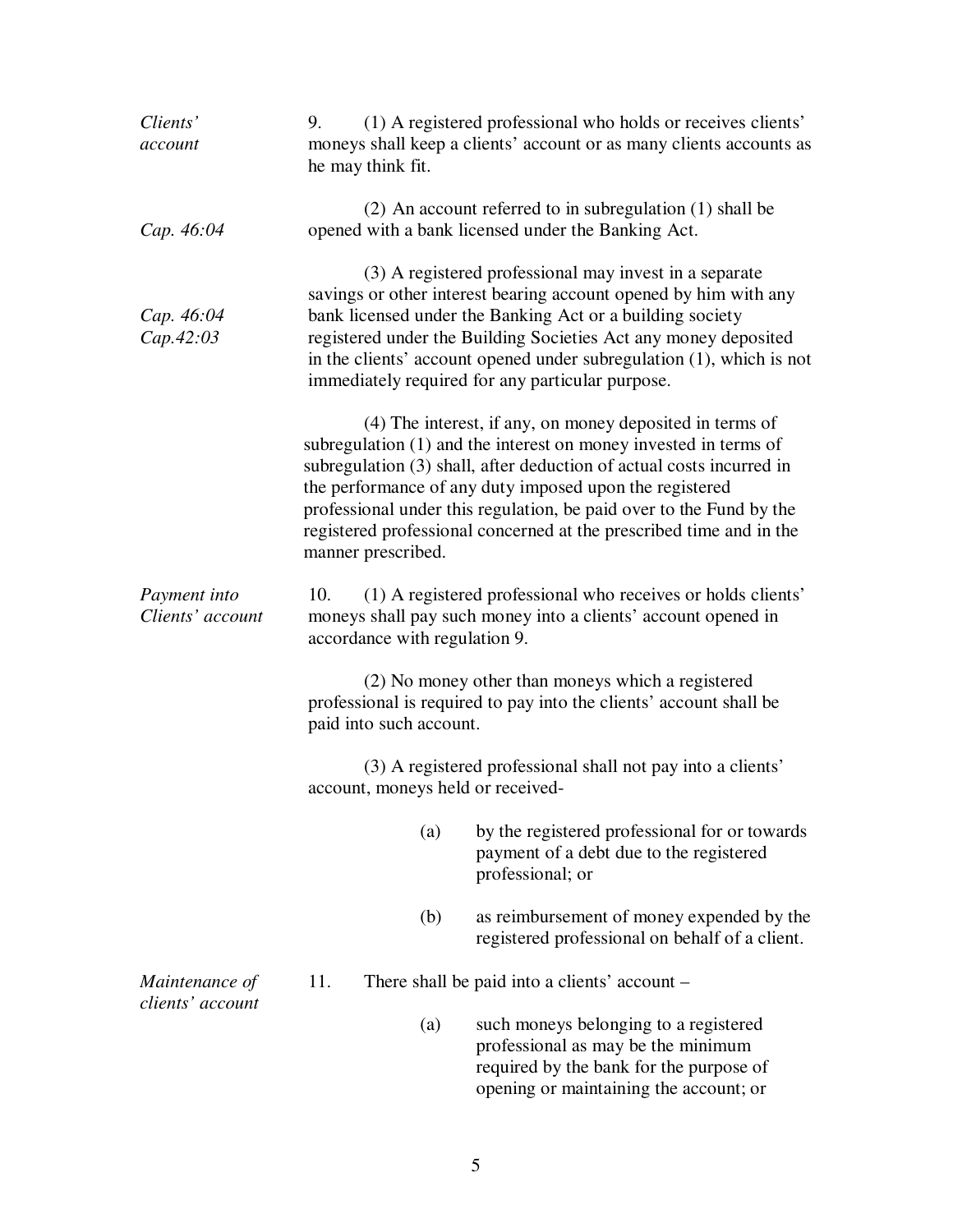(b) moneys to replace any sum which for any reason may have been drawn from the account in contravention of these Regulations.

*Drawing from* 12. (1) A registered professional shall draw from clients' *Clients' account* account moneys-

- (a) required for payment to or on behalf of a client;
- (b) required for reimbursement of moneys expended by a registered professional on behalf of client;
- ( c) required for payment of a registered professional fees and disbursement;
- (d) which is transferred into another clients' account; or
- (e) as may have been paid into the account under regulation 11(a).

(2) A registered professional shall draw money from clients' account by-

- (a) a cheque drawn in favour of the registered professional; or
- (b) a transfer into an account in the name of the registered professional.

(3) No money may be drawn from a clients' account otherwise than under the signature of-

- (a) the registered professional;
- (b) a partner or director of the business of the registered professional; or
- (c) an accountant employed by the registered professional.
- (4) Notwithstanding anything contained in these

6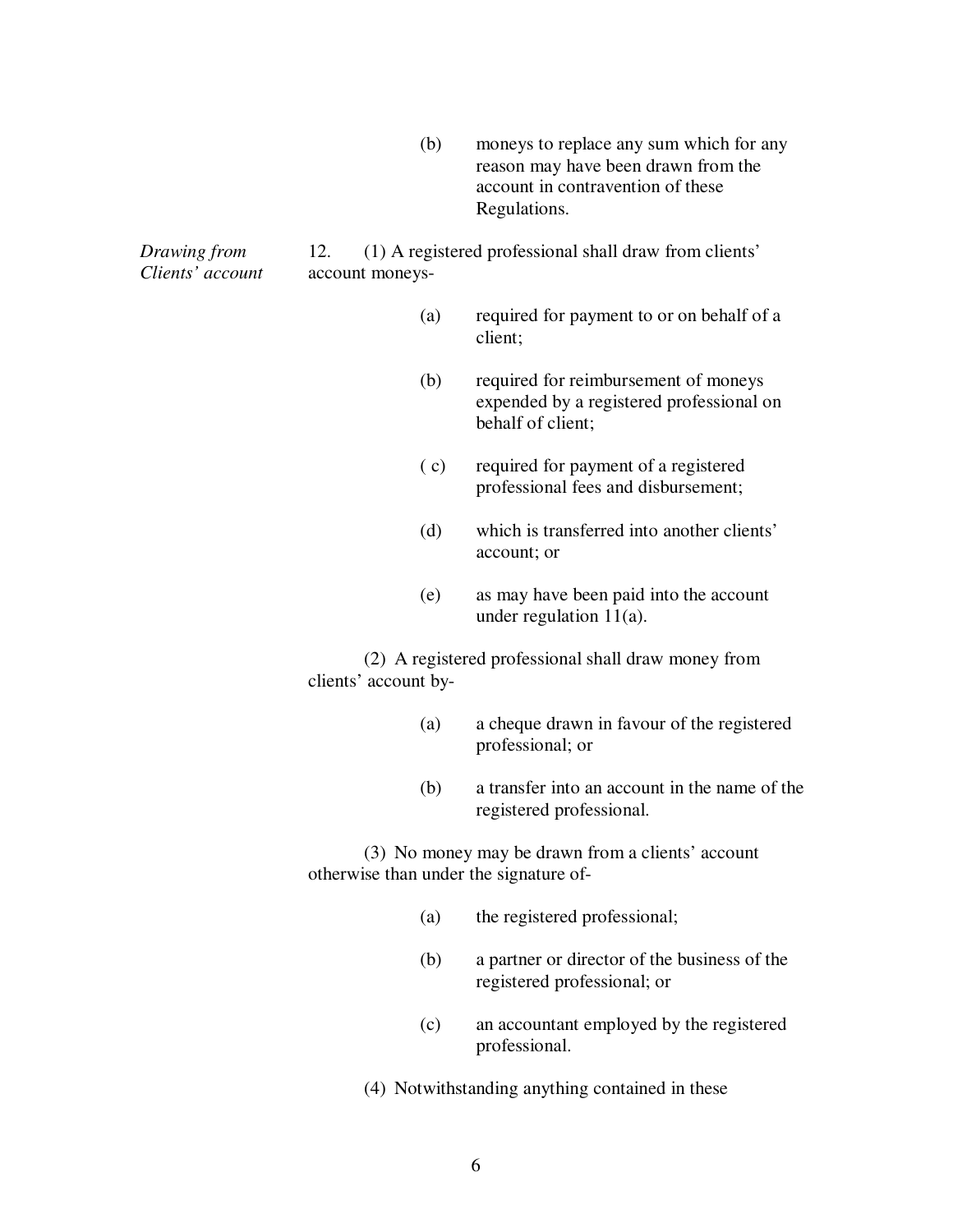|                                    | Regulations, the Council may on application by a registered<br>professional or of its own motion, authorise the withdrawal of<br>money from a clients' account.                                                                                                                                                                                                     |
|------------------------------------|---------------------------------------------------------------------------------------------------------------------------------------------------------------------------------------------------------------------------------------------------------------------------------------------------------------------------------------------------------------------|
| <b>Books</b> of<br>account         | (1) A registered professional shall keep proper books of<br>13.<br>account of clients' moneys received, held or paid by him and any<br>other money dealt with by him through a clients' account.                                                                                                                                                                    |
|                                    | (2) A registered professional shall, at the end of every three<br>months, furnish the Council with a certified copy of the bank<br>statement of the clients' account.                                                                                                                                                                                               |
| Cap 61:05                          | (3) A registered professional shall cause accounts of<br>the clients' account to be audited by a chartered Accountant who<br>is a member of the Institute of Accountants established by the<br>Accountants Act and not being a member of the Board.                                                                                                                 |
|                                    | (4) The Council or a person nominated by it may inspect<br>the accounting records of the clients' account in order to satisfy<br>itself that the provisions of this Part are being complied with.                                                                                                                                                                   |
|                                    | (5) Where upon an inspection in accordance with<br>subregulation (4) it is found that the records of the clients' account<br>have not been properly kept, the Council shall cause the records of<br>the account of the registered professional to be written up and<br>recover the costs of the inspection or such writing up, from the<br>registered professional. |
| Amount in<br>clients' account      | (1) An amount standing to the credit of a clients' account<br>14.<br>in the bank shall not form part of the assets of the registered<br>professional and no such amount and the interest accruing thereon<br>shall be liable to attachment at the instance of a creditor of the<br>registered professional:                                                         |
|                                    | Provided that any excess amount remaining in the clients'<br>account after payment of the claims of all persons whose moneys<br>have been deposited in the clients' account shall be deemed to<br>form part of the assets of the registered professional.                                                                                                           |
| Appointment<br>of curator<br>bonis | (1) The Council may apply to Court for an appointment of<br>15.<br>a <i>curator bonis</i> to control and administer the clients' account or<br>any other account opened or operated by the registered<br>professional, if there is reason to believe that clients' moneys have<br>been improperly deposited in any other account.                                   |
|                                    | (2) The Council or the person having an interest in the                                                                                                                                                                                                                                                                                                             |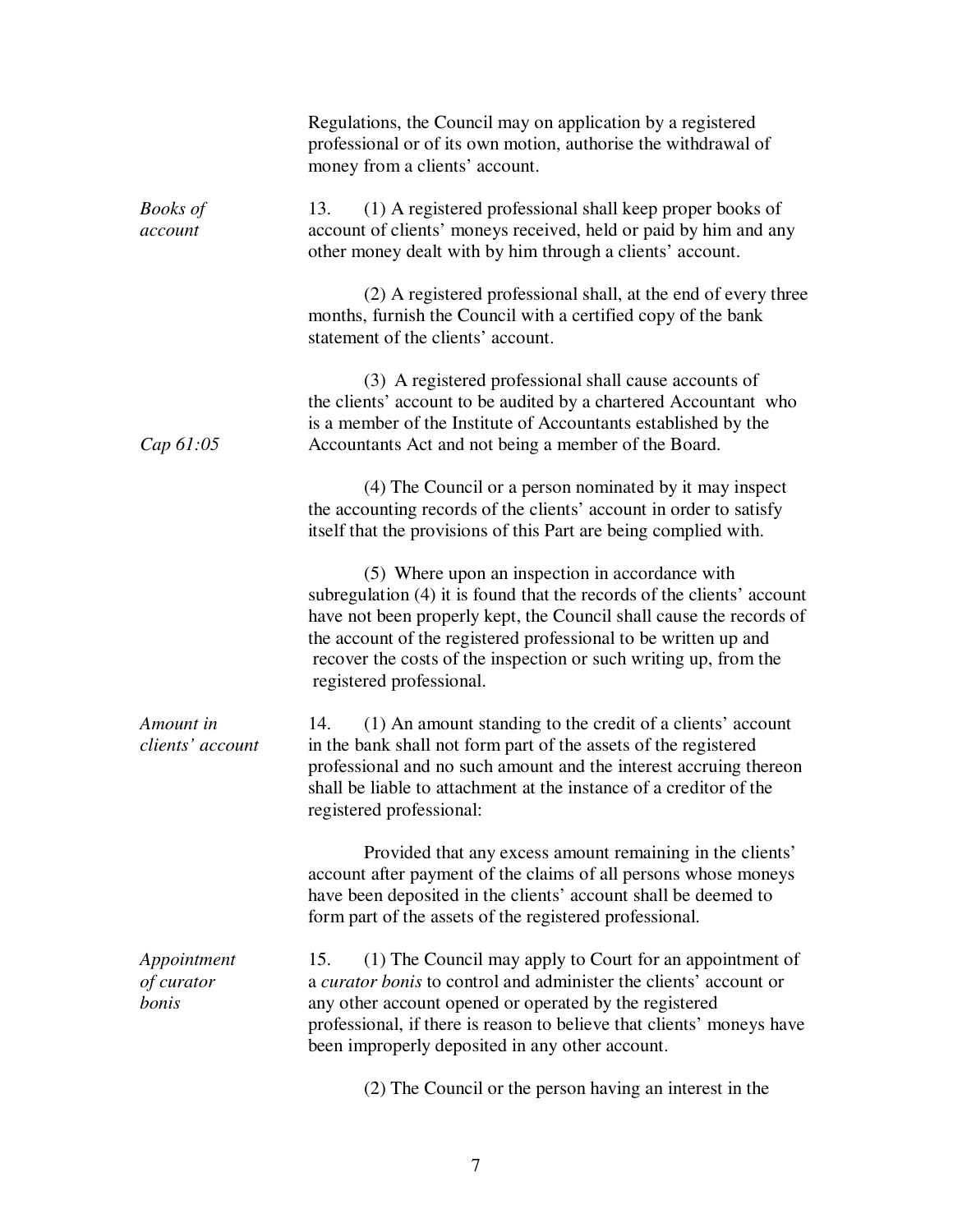|         |     |     | clients' account may make an application to Court for an<br>appointment of a <i>curator bonis</i> to control and administer the<br>clients' account where the registered professional –                                                                         |
|---------|-----|-----|-----------------------------------------------------------------------------------------------------------------------------------------------------------------------------------------------------------------------------------------------------------------|
|         |     | (a) | is dead;                                                                                                                                                                                                                                                        |
|         |     | (b) | is insolvent;                                                                                                                                                                                                                                                   |
|         |     | (c) | is suspended or removed from the Register;                                                                                                                                                                                                                      |
|         |     | (d) | is declared by a court of competent<br>jurisdiction to be incapable of managing his<br>own affairs; or                                                                                                                                                          |
|         |     | (e) | has abandoned his business.                                                                                                                                                                                                                                     |
|         |     |     | <b>PART III</b> – Code of Conduct                                                                                                                                                                                                                               |
| Code of | 16. |     | (1) A registered professional shall-                                                                                                                                                                                                                            |
| conduct |     | (a) | act in a fiduciary manner towards his client<br>in all professional matters;                                                                                                                                                                                    |
|         |     | (b) | hold as confidential the results and other<br>findings of his work and any report, until<br>released from his obligation by his client or<br>until the transaction or proceedings for<br>which the work or report was made has been<br>completed or has lapsed; |
|         |     | (c) | protect the public against fraud,<br>misrepresentation and unethical practices in<br>real estate transactions;                                                                                                                                                  |
|         |     | (d) | inform his client in writing of the nature of<br>any business connections, interests or other<br>affiliations he may have in connection with<br>the service to the client;                                                                                      |
|         |     | (e) | not undertake to provide professional<br>service concerning property or its value<br>where he has a interest unless such interest<br>is disclosed, in writing, to all affected<br>parties;                                                                      |

8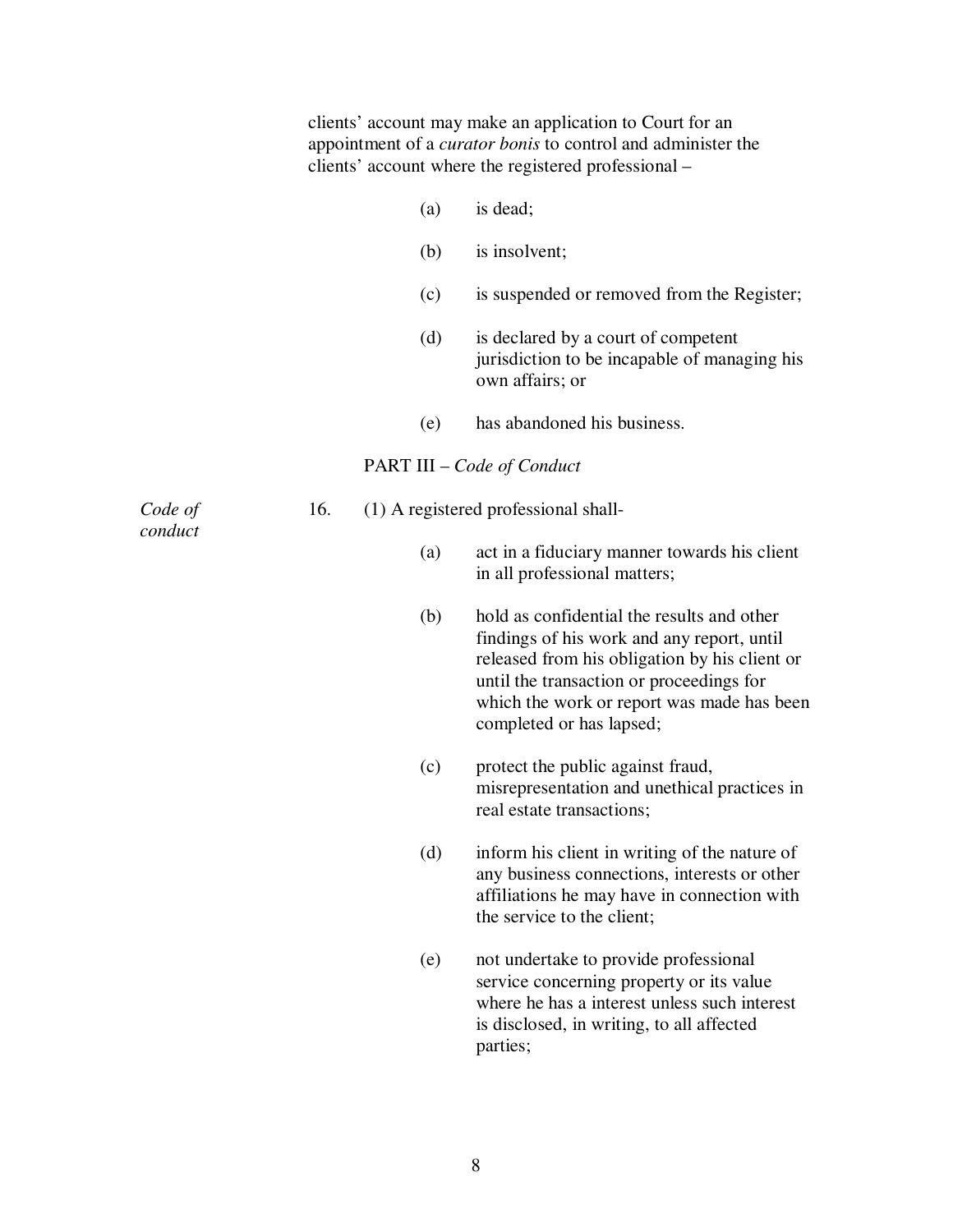- (f) not acquire an interest in or buy for himself, family or business or an entity in which he has an ownership interest, property listed with his business, without making true his position, in writing, known to the listing owner;
- (g) not sell property owned by himself, or in which he has any interest, unless he discloses, in writing, the facts of ownership or interest to the purchaser;
- (h) not accept a fee more than that prescribed in the scale of fees set out in the Sixth Schedule;
- (i) not accept fees from more than one client in any one transaction;
- (j) not accept from a third party commission, rebate or profit made on expenditure incurred on behalf of his client without the clients' knowledge and consent in writing;
- (k) not pay a fee or commission or provide a gift or favour to a third party in recognition of the introduction of a client;
- (l) not allow participation in real estate transactions by any other person not being a registered professional;
- (m) not act for one party to a transaction while another registered professional from the same business is acting for the other party on the same transaction except with the knowledge and consent, in writing, of the parties concerned;
- (n) not solicit the services of affiliations of an employee in the business of another registered professional without prior notice to the said registered professional;
- (o) not offer, express or communicate to the public, any criticism or comment on the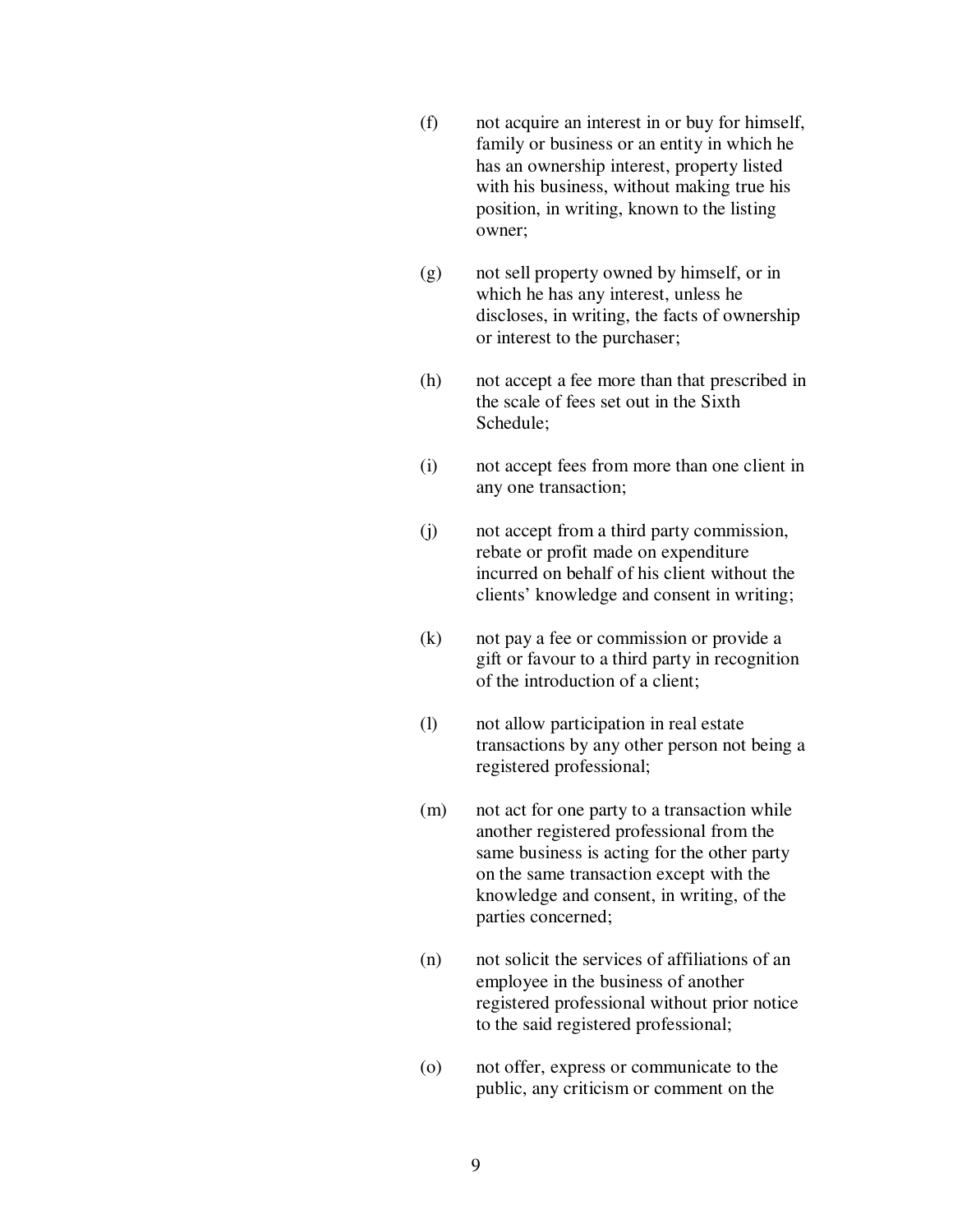|                                                  |                                      | professional service, or conduct of,<br>professional fees charged by other registered<br>professionals;                                                                                                                                                                                                                       |
|--------------------------------------------------|--------------------------------------|-------------------------------------------------------------------------------------------------------------------------------------------------------------------------------------------------------------------------------------------------------------------------------------------------------------------------------|
|                                                  | (p)                                  | not knowingly prepare or certify any<br>statement which is false, incorrect or<br>misleading or open to misconception by<br>reason of the misstatement, omission or<br>suppression of a material fact; or                                                                                                                     |
|                                                  | (q)                                  | carefully guard against the use of his name<br>or his business association with any<br>enterprise or activity of a questionable<br>character.                                                                                                                                                                                 |
|                                                  | two years, or to both.               | (2) A registered professional who contravenes a provision<br>of subregulation (1) commits an offence and is liable to a fine not<br>exceeding P2, 000, or to imprisonment for a term not exceeding                                                                                                                            |
| Joint liability<br>of registered<br>professional | 17.                                  | (1) A registered professional who is a partner in a<br>partnership, a director of a company or a sole principal of a<br>business shall be held equally responsible for any contraventions<br>of the provisions of this Part committed by the other partner,<br>director or employee of such business, partnership or company. |
|                                                  | such contravention is not committed. | (2) Subregulation (1) shall not apply where such partner,<br>director or sole principal, shows that he had, prior to such<br>contravention taken all steps as may be reasonable to ensure that                                                                                                                                |
| Advertisement<br>and publicity                   | 18.                                  | (1) A registered professional shall not advertise his<br>professional service in a laudatory manner.                                                                                                                                                                                                                          |
|                                                  | exceeding two years, or to both.     | (2) A registered professional who contravenes<br>subregulation (1) commits an offence and is liable to a fine<br>not exceeding P2, 000 or to imprisonment for a term not                                                                                                                                                      |
| Advertisement<br>to promote<br>business          | 19.<br>registered professional may-  | (1) Notwithstanding the provisions of regulation 18, a                                                                                                                                                                                                                                                                        |
|                                                  | (a)                                  | publish an advertisement for the purpose of<br>announcing his name;                                                                                                                                                                                                                                                           |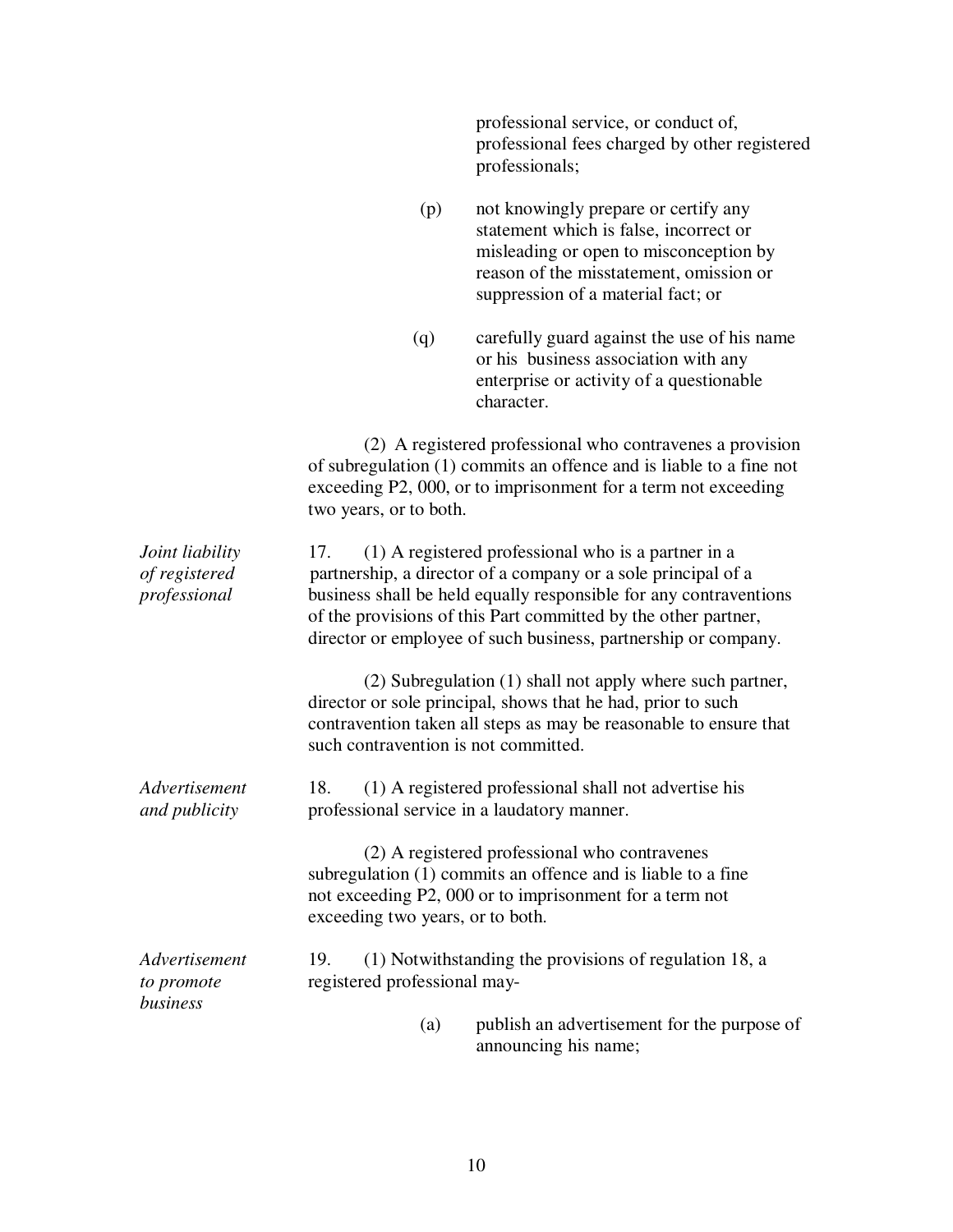- (b) publish a range of services undertaken by the registered professional, his partners or business;
- (c) publish a list of projects that the business has been engaged in;
- (d) publish a list of clients to whom reference may be made by a prospective client: Provided that such clients shall have given prior written permission for the use of their names;
- (e) arrange for a listing in a telephone, business or trade directory;
- (f) advertise for staff in any publication;
- (g) publish in the press or circulate notices notifying the public of his change of address, new telephone number or that a new partner has joined the business or retired;
- (h) produce and make available to clients, a brochure or other material describing his business and the services the business offers;
- (i) produce business cards which contain the registered professional's name, or those of his directors or partners' qualifications, name of business, business logo, nature of practice, business address, telephone and telex number;
- (j) print his name, address or logo on envelopes, labels or other covers used in the business to send mail or parcels by post;
- (k) print his name and designation and those of his directors or partners, the address, telephone and telex numbers or logo on the letterhead of the business; or
- (l) use a signboard at his place of business displaying the logo, his name and those of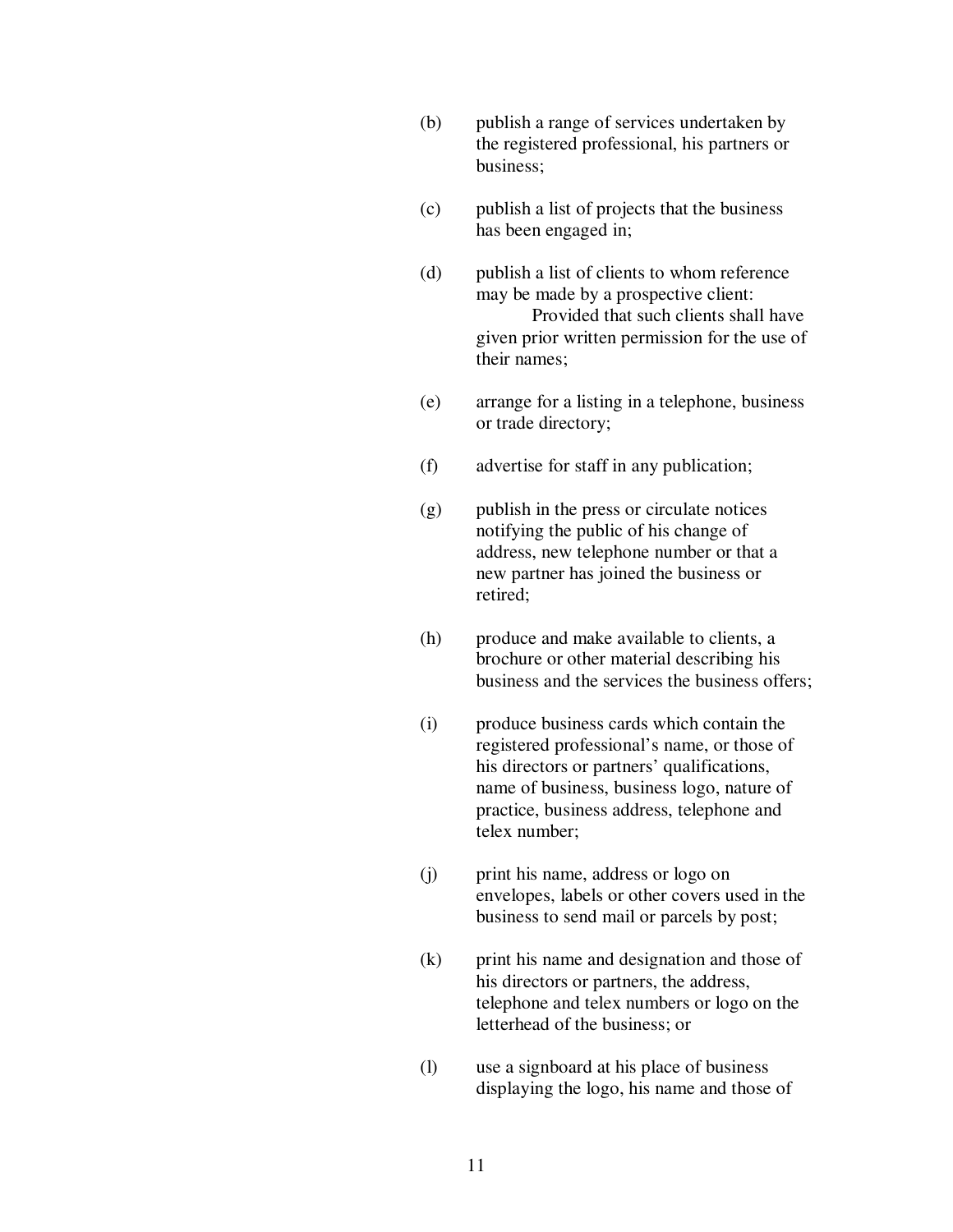his directors or partners and designations, address, telephone and telex number.

(2) An advertisement made in accordance with sub regulation (1) shall not contain-

- (a) inaccurate or misleading statement of fact;
- (b) explicit solicitation of instructions; or
- (c) explicit comparison between the service offered by the registered professional with that of another registered professional.

(3) A registered professional who contravenes a provision of subregulations (1) and (2) commits an offence and is liable to a fine not exceeding P2, 000, or to imprisonment for a term not exceeding two years, or to both.

*Publications in* 20. Notwithstanding the provisions of regulation 19, *journals, etc.* a registered professional may disclose his name, professional designation, the name and address of his business or employer and the position which he holds, in the course of discussions of matters related to the profession in-

- (a) articles, letters or other contributions made to professional or non professional journals or in textbooks;
- (b) interviews granted to the press or any other body of the mass media;
- (c) appearances made on radio, film, video or television whether as an individual or as a member of a group; or
- (d) public speaking either at a course, seminar, or confidence speaking.

#### PART IV – *Fidelity Fund*

*Establishment* 21. (1) There is hereby established a fund to be known as the *of Fund* Fidelity Fund.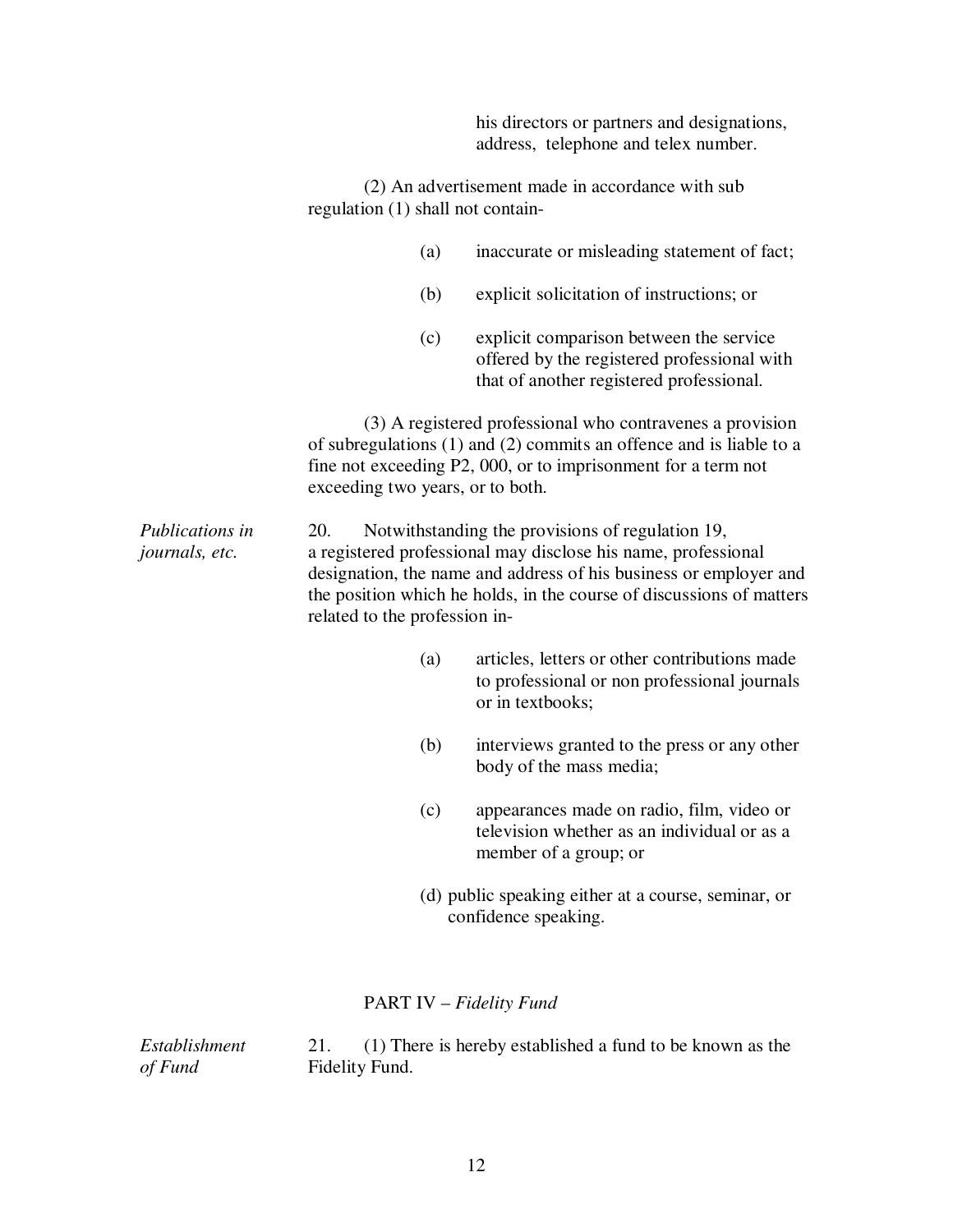|                                                          | (2) Every registered professional shall be a member<br>of the Fund and shall not practice or act as a professional on his<br>own account or in partnership unless he is in possession of a<br>fidelity fund certificate.                                                                                                     |
|----------------------------------------------------------|------------------------------------------------------------------------------------------------------------------------------------------------------------------------------------------------------------------------------------------------------------------------------------------------------------------------------|
|                                                          | (3) A registered professional who practices or acts in<br>contravention of subregulation (2) commits professional<br>misconduct and shall not be entitled to any fee, reward or<br>disbursement in respect of anything done by him while so acting or<br>practicing.                                                         |
|                                                          | (4) Subject to the provisions of the Act and these<br>regulations, the Fund shall be applied for the purpose of mitigating<br>any pecuniary loss or hardship sustained by any person in<br>consequence of dishonesty by a registered professional or by an<br>employee of the registered professional in the course of duty. |
| Fund to<br>vest in<br><b>Board</b> of<br><b>Trustees</b> | 22.<br>The Fund shall vest in and be administered by the Board of<br>Trustees (hereinafter referred to as "the Board") who shall hold the<br>Fund for the purpose set out in regulation $21(4)$ .                                                                                                                            |
| Fidelity fund<br>certificate                             | (1) A registered professional shall, prior to being issued<br>23.<br>with a certificate of registration under regulation 5, apply to the<br>Registrar for a fidelity fund certificate.                                                                                                                                       |
|                                                          | (2) The Registrar shall issue a fidelity fund certificate in the<br>form set out in the Seventh Schedule to a registered professional<br>who has not been suspended or whose name has not been removed<br>from the register.                                                                                                 |
| Contribution<br>to Fund                                  | 24.<br>A fee of P200 shall be paid by the registered professional<br>every year for a fidelity fund certificate if such professional<br>remains in the register.                                                                                                                                                             |
| Investment<br>of Fund                                    | 25.<br>The Board may invest any moneys which form part of the<br>Fund and are not immediately required for any other purpose in-                                                                                                                                                                                             |
| Cap. 46:04                                               | any interest bearing account with a bank<br>(a)<br>licensed under the Banking Act;                                                                                                                                                                                                                                           |
| Cap. 42:03                                               | (b)<br>a building society registered under the<br>Building Societies Act; or                                                                                                                                                                                                                                                 |
|                                                          | any government securities.<br>(c)                                                                                                                                                                                                                                                                                            |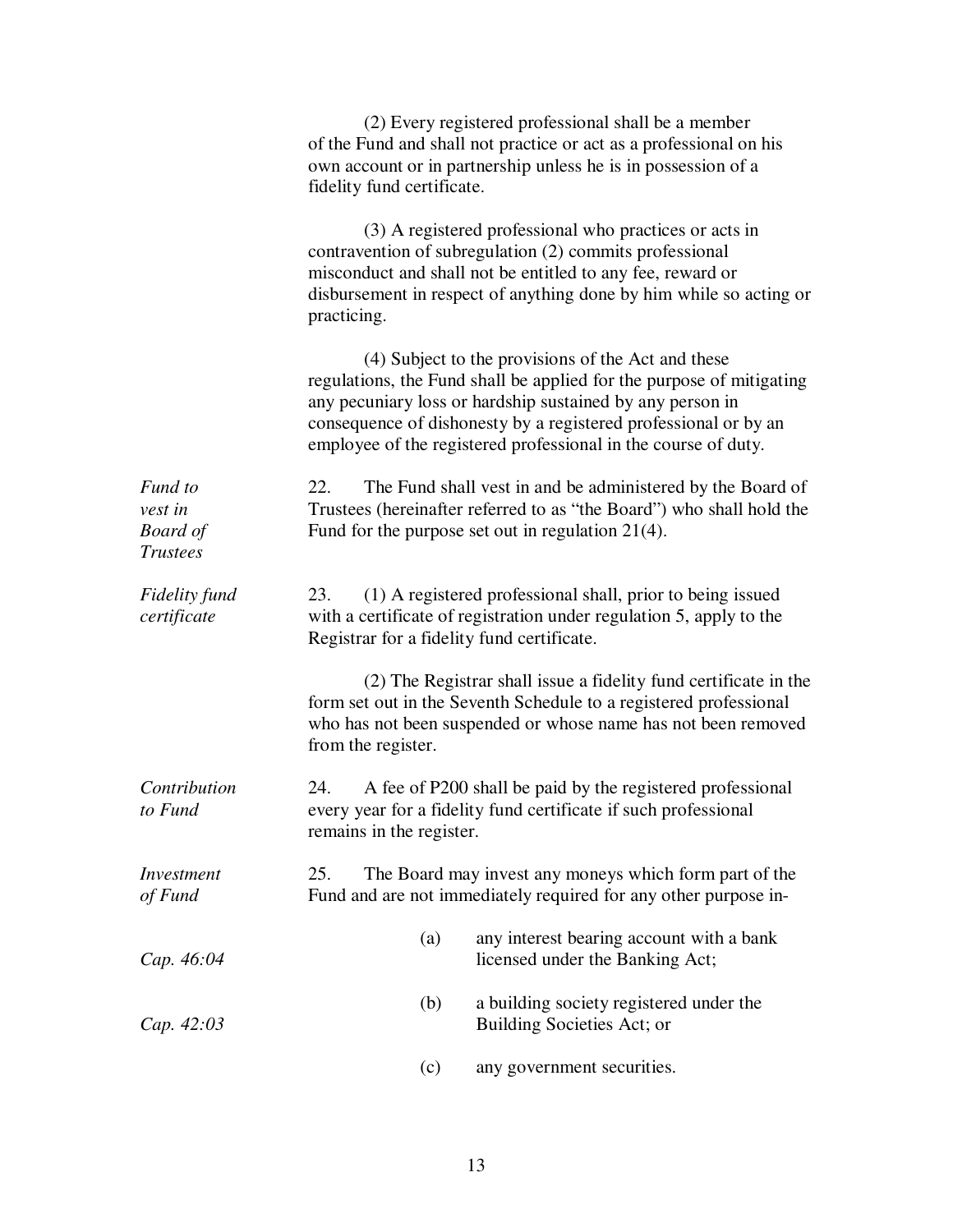| <b>Accounts</b><br>to be kept<br>Cap. 61:05 | 26.<br>Board.                                    | (1) The Board shall cause proper accounts of the Fund to<br>be kept and audited by an accountant appointed by the Board,<br>who is a member of the Botswana Institute of Accountants<br>established by the Accountants Act and not being a member of the             |
|---------------------------------------------|--------------------------------------------------|----------------------------------------------------------------------------------------------------------------------------------------------------------------------------------------------------------------------------------------------------------------------|
|                                             |                                                  | (2) An accountant appointed under sub regulation (1) shall<br>within three months of the end of the year, present to the Board the<br>audited accounts as at $31st$ December of the previous year.                                                                   |
| Professional<br>indemnity                   | 27.                                              | (1) The Board may enter into a contract with any person<br>carrying on fidelity insurance business in Botswana whereby the<br>Fund will be indemnified to the extent and in the manner provided<br>in such contract against liability to pay claims under this Part. |
|                                             | Fund for appropriation by the Board.             | (2) A contract referred to under subregulation (1) shall be<br>entered into in respect of registered professionals and money paid<br>by an insurer in accordance with the contract shall be paid into the                                                            |
| Moneys to                                   | 28.                                              | There shall be carried to the credit of the Fund-                                                                                                                                                                                                                    |
| the credit<br>of Fund                       | (a)                                              | moneys paid under regulations $9(4)$ and 24;                                                                                                                                                                                                                         |
|                                             | (a)                                              | interest, dividends and other income and<br>accretions of capital arising from the<br>investment of the Fund;                                                                                                                                                        |
|                                             | (b)                                              | the proceeds of any realisation of an<br>investment to the Fund;                                                                                                                                                                                                     |
|                                             | (c)                                              | moneys paid out under regulation $27(2)$ ;                                                                                                                                                                                                                           |
|                                             | (d)                                              | sums received by the Board as a result of<br>subrogation under regulation $40(2)$ ; and                                                                                                                                                                              |
|                                             | (e)                                              | any other moneys which may belong or<br>accrue to the Fund or be received by the<br>Board on behalf of the Fund.                                                                                                                                                     |
| Application<br>of Fund                      | 29.<br>Fund shall be applied to the payment of - | Moneys forming part of the Fund and all investment of the                                                                                                                                                                                                            |
|                                             | (a)                                              | any costs, charges and expenses of<br>establishing, maintaining, administering and<br>operating the Fund;                                                                                                                                                            |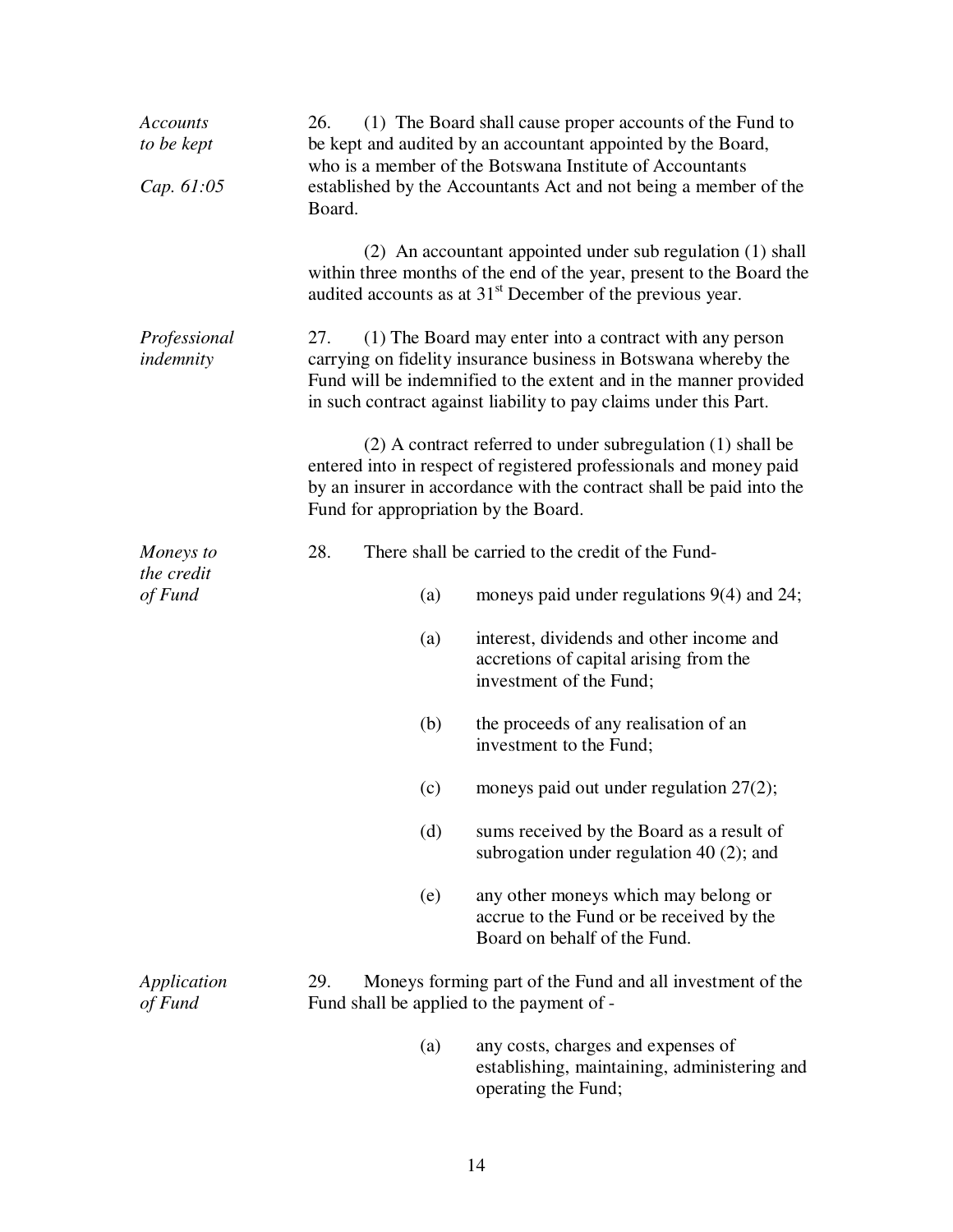| (b) | premiums on assurances effected by the |
|-----|----------------------------------------|
|     | Board under regulation 27;             |

- (c) grant which the Board may make under regulation 30; and
- (d) other sums properly payable out of the Fund under this Part.

*Payment of* 30. (1) Where it is proved to the satisfaction of the Board that *compensation* any person has sustained loss or hardship as a result of *for loss due to* dishonesty by a professional or by his employee, the Board *dishonesty* may make a grant to that person out of the Fund for the purpose of relieving or mitigating that loss or hardship.

> (2) On the making by the Board of any grant under this regulation-

- (a) the Board shall, to the amount of that grant, be subrogated to any rights and remedies in respect of that loss of the person to whom the grant is made; and
- (b) the person to whom the grant is made shall have no right under insolvency or other legal proceedings to receive any sum out of the assets of the registered professional or his employee in respect of the loss until the Board has been reimbursed the full amount of the grant.

(3) For the purposes of subregulation (2), reference to a person to whom the grant is made includes the person's personal representative or any other person having authority to administer the person's estate in the event of such person's death, insolvency or disability.

*Provisions of* 31. The provisions of the First Schedule shall have effect with *Board* respect to the Board.

#### PART V – *General Provision*

| Fees payable | All fees payable under these Regulations shall be paid to |
|--------------|-----------------------------------------------------------|
| under        | the Council through the Registrar.                        |
| Regulations  |                                                           |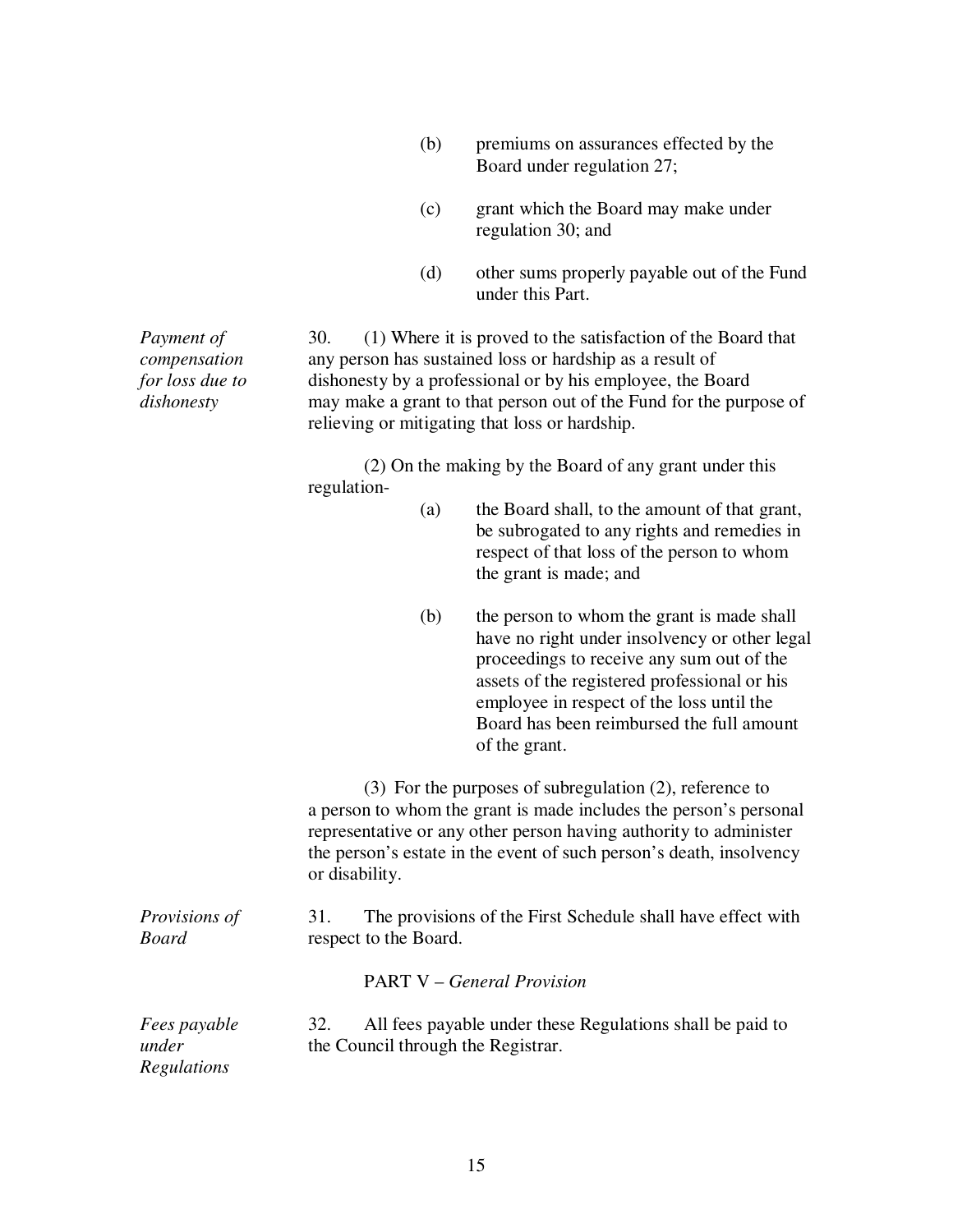# FIRST SCHEDULE

# ESTABLISHMENT AND MEMBERSHIP OF BOARD

*(reg. 31)*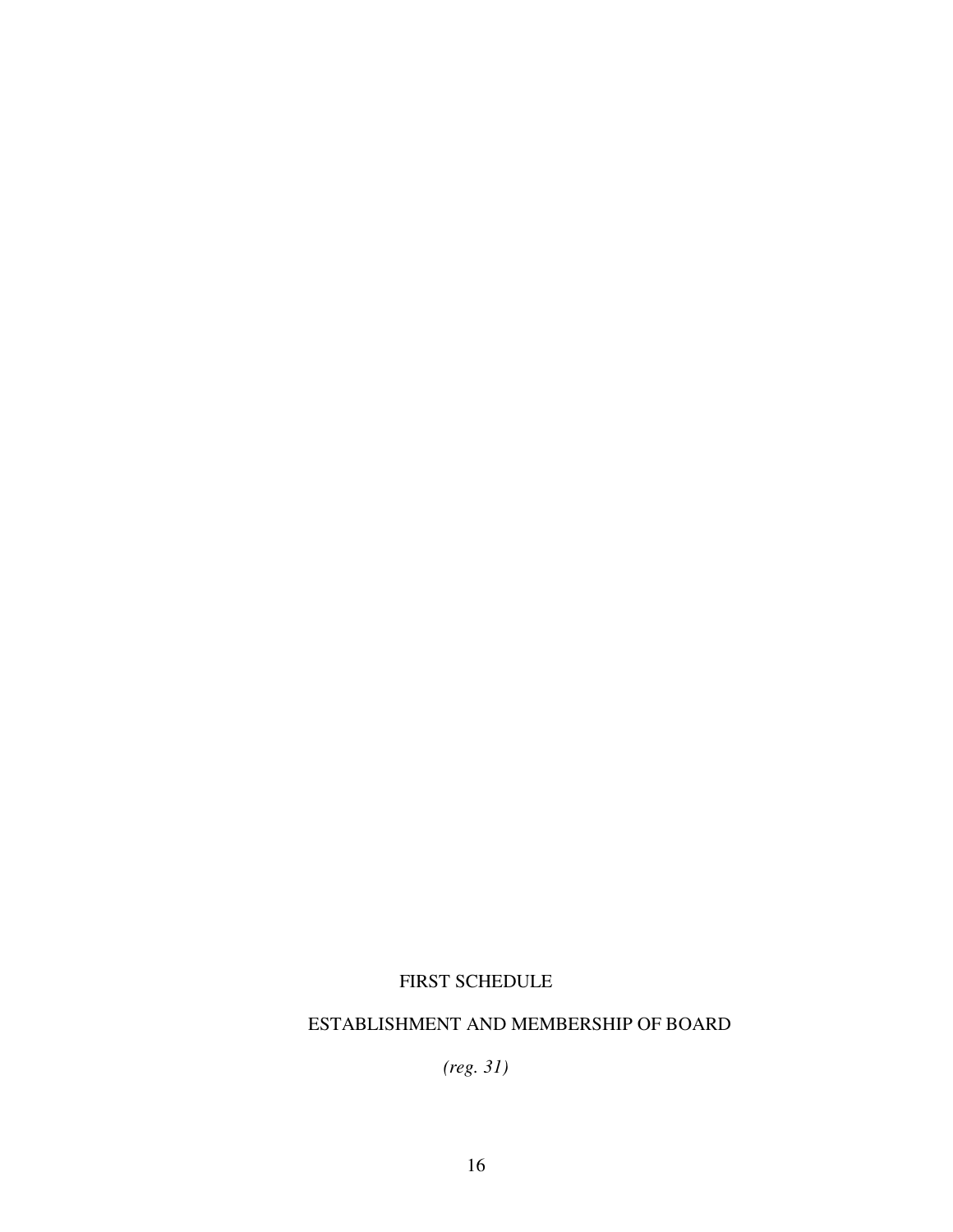| Appointment<br>of Board                         | 1.<br>the Council, namely-          | (1) The Board shall consist of three members appointed by                                                                                     |
|-------------------------------------------------|-------------------------------------|-----------------------------------------------------------------------------------------------------------------------------------------------|
|                                                 | (a)                                 | two registered professionals with at least 10<br>years standing as real estate professionals;<br>and                                          |
| Cap. 61:05                                      | (b)                                 | an accountant practicing in Botswana who is<br>a member of the Botswana Institute of<br>Accountants established under the<br>Accountants Act. |
|                                                 | same qualifications.                | (2) The Council may, in respect of each member appointed<br>under subregulation $(1)$ $(a)$ , appoint an alternate member with the            |
|                                                 | years from the date of appointment. | (3) The members shall hold office for a period of three                                                                                       |
|                                                 |                                     | (4) The Registrar shall be Secretary of the Board.                                                                                            |
| Disqualification,<br>removal and<br>resignation | 2.                                  | (1) No person shall be appointed as a member or be<br>qualified to continue to hold office as a member who-                                   |
|                                                 | (a)                                 | has in terms of a law in force in any country-                                                                                                |
|                                                 |                                     | (i)<br>been adjudged or otherwise<br>declared bankrupt or<br>insolvent and has not been<br>discharged,                                        |
|                                                 |                                     | made an assignment,<br>(ii)<br>arrangement or composition<br>with his creditors, which has<br>not been rescinded or set<br>aside;             |
|                                                 | (b)                                 | has within a period of 10 years immediately<br>preceding the date of his<br>proposed<br>appointment, been convicted-                          |
|                                                 |                                     | (i)<br>in Botswana, of a criminal<br>offence,                                                                                                 |
|                                                 |                                     | outside<br>Botswana,<br>of<br>(ii)<br>an<br>offence which if committed                                                                        |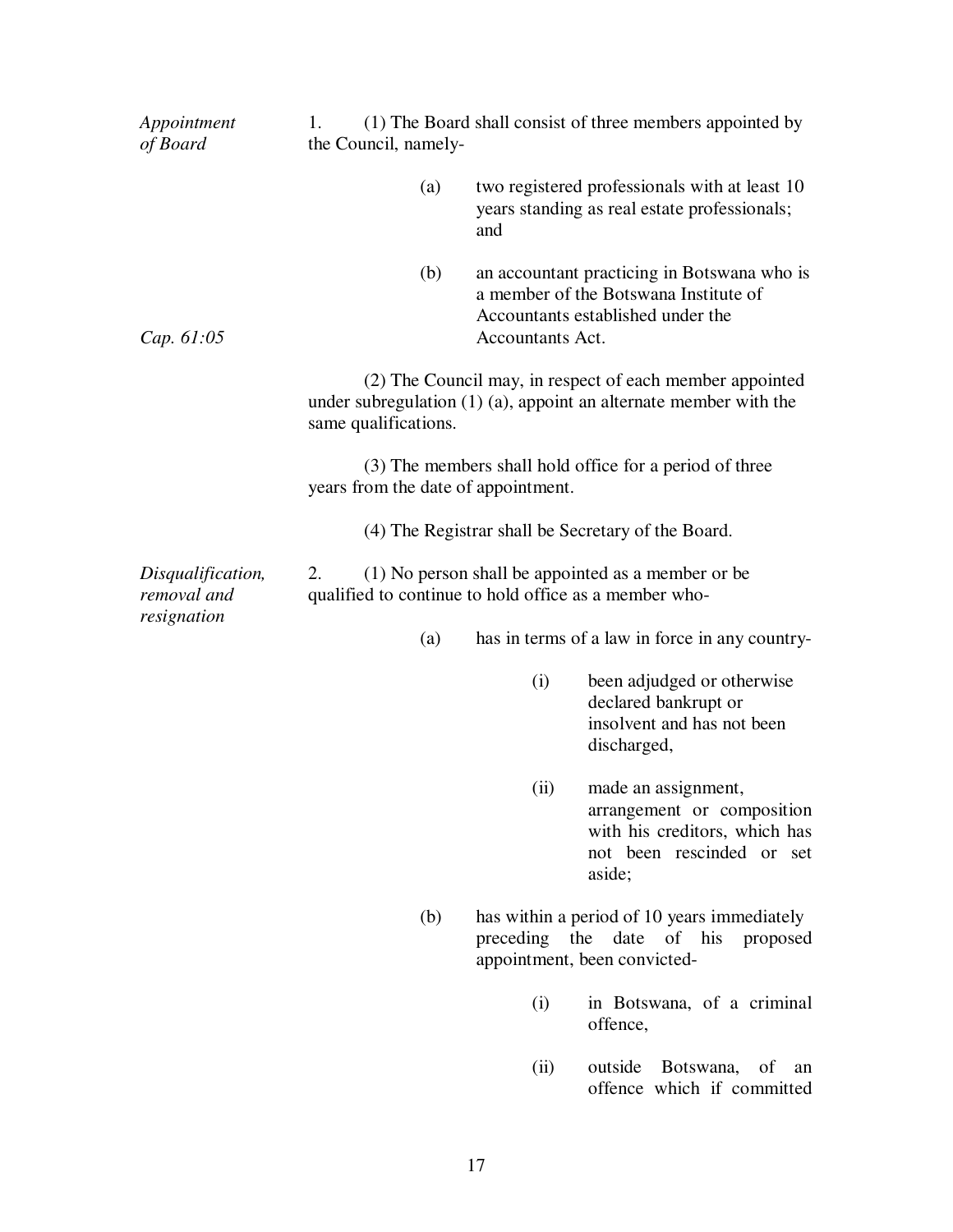in Botswana, would have been a criminal offence,

 and sentenced by a court of competent jurisdiction to imprisonment for six months or more without the option of a fine, whether that sentence has been suspended or not, and for which he has not received a free pardon;

- (c) is of unsound mind;
- (d) is a member of Parliament; or
- (e) being a holder of a professional qualification, he has been suspended or barred from practicing the profession within or outside Botswana.

(2) The Council may, by notice in writing, remove a member from office where the member-

- (a) is absent without reasonable cause from three consecutive meetings of the Board of which he has had notice;
- (b) is inefficient;
- (c) has been found to be physically or mentally incapable of performing his duties efficiently, and his medical doctor has issued a certificate to that effect;
- (d) contravenes any provision of the Act or otherwise misconducts himself to the detriment of the objectives of the Council; or
- (e) has failed to comply with the provisions of regulations 8 and 9.

(3) A member may resign from office by giving 30 days notice in writing to the Council.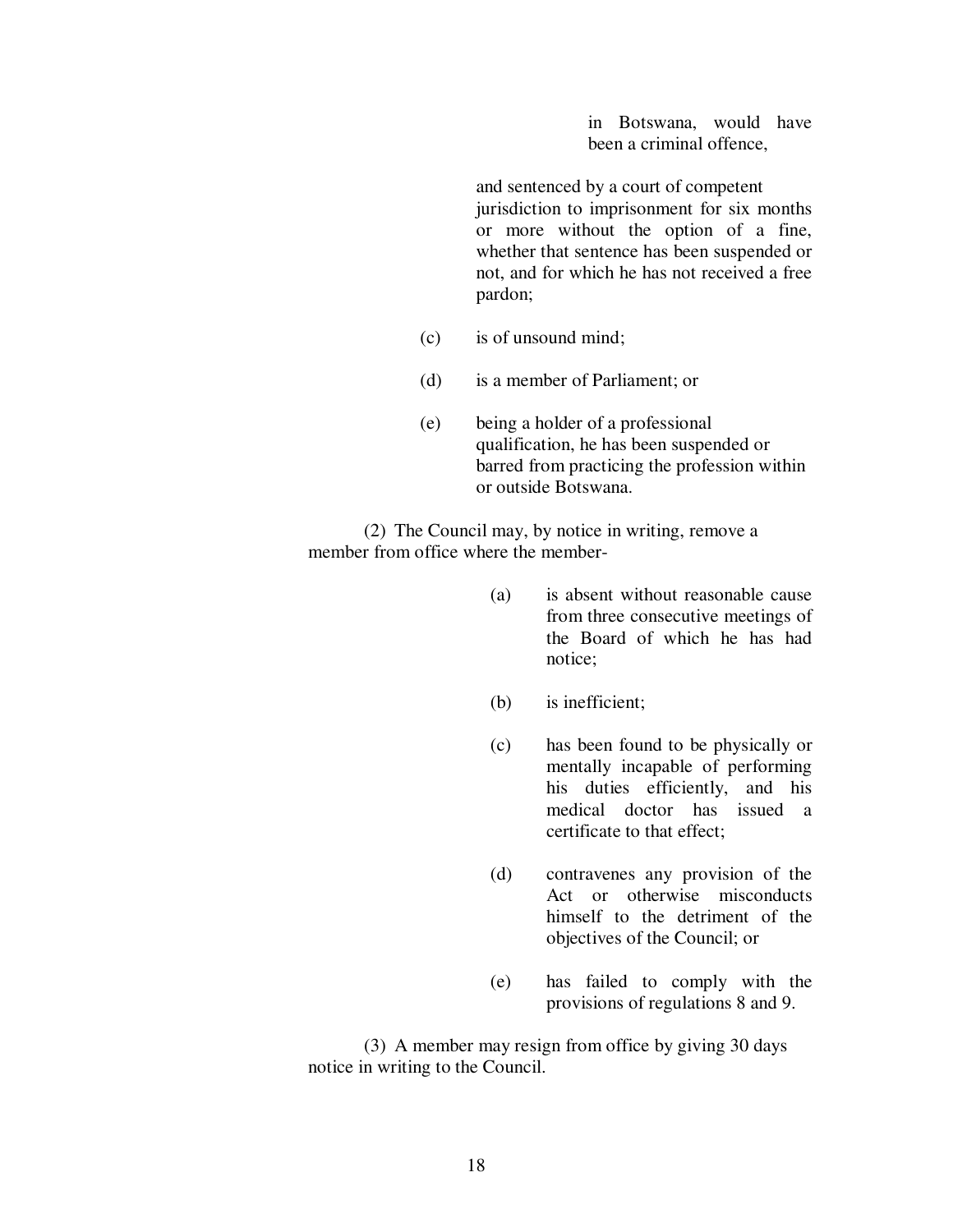- (4) The office of a member shall become vacant after-
	- (a) a period of 30 days from the date a ruling against the member is made on all appeals made in respect of a conviction against him under subregulation  $(1)(b)$ ;
	- (b) a period of 30 days has elapsed from the date the member gives notice in writing to the Council under subregulation (3), of his intention to resign;
	- (c) a period of 30 days has elapsed from the date the member is given notice in writing by the Council under subregulation (2), to vacate office; or
	- (d) the member is summarily dismissed by the Council on the grounds of contravening a provision of the Act or for misconduct under subregulation  $2(d)$ .

(5) For the purpose of subregulation  $(2)(d)$ , "misconduct" includes any act done without reasonable excuse by a member which-

- (a) amounts to failure to perform, in a proper manner, any duty imposed on him as a member;
- (b) is prejudicial to the efficient carrying out of the functions of the Board; or
- (c) tends to bring the Board into disrepute.

*Filling of* 3. (1) Where the office of a member becomes vacant before *vacancies* expiry of the member's term of office, the Council shall appoint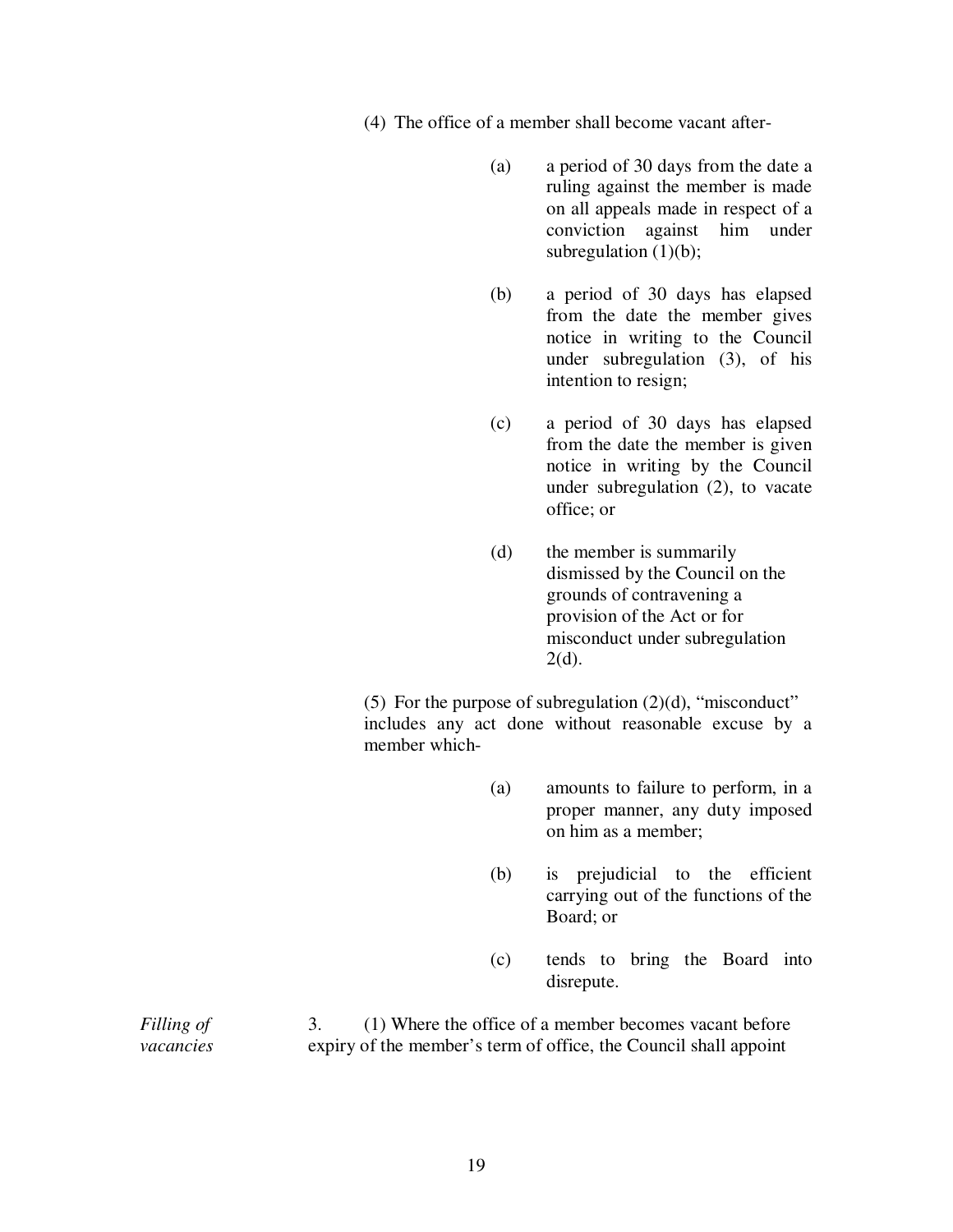|                                              | another person to be a member in place of the member who vacates<br>office, until the expiry of a period during which such member<br>would have otherwise continued in office.                                      |
|----------------------------------------------|---------------------------------------------------------------------------------------------------------------------------------------------------------------------------------------------------------------------|
|                                              | (2) Subregulation (1) shall not apply where the remainder<br>of the period for which the member whose office has been vacated<br>would otherwise have held is less than six months.                                 |
| Election of<br>Chairman and<br>Vice Chairman | 4.<br>(1) At the first meeting of the Board, the members shall<br>elect, from among their number, a Chairman and a Vice Chairman.                                                                                   |
|                                              | (2) The Vice Chairman shall, whenever the Chairman<br>is absent or unable to carry out his functions, exercise the functions<br>of the Chairman.                                                                    |
|                                              | (3) The Chairman shall hold office for such period,<br>being not less than 12 months, as the Board may from time to time<br>determine unless he vacates office or ceases to be a member.                            |
|                                              | $(4)$ The provisions of subparagraph $(3)$ shall apply with<br>necessary modifications to the office of Vice Chairman.                                                                                              |
|                                              | (5) The Chairman or Vice Chairman may vacate office<br>even though he may remain a member.                                                                                                                          |
| Proceedings and<br>meetings of Board         | 5.<br>(1) Subject to the provisions of this regulations, the Board<br>shall regulate its own proceedings.                                                                                                           |
|                                              | (2) The Board shall hold its first meeting on such date and<br>at such place as the Council may determine and thereafter the<br>Board shall meet at least three times in a year for the transaction of<br>business. |
|                                              | (3) Upon giving notice in writing of not less than 14 days,<br>a meeting of the Board may be called by the Chairman and shall be<br>called if not less than two of the members so request in writing.               |
|                                              | (4) Where the urgency of any particular matter does not<br>permit the giving of notice in accordance with subregulation (3), a<br>special meeting may be called upon giving a shorter notice.                       |
|                                              | (5) The quorum at any meeting of the Board shall be two<br>members.                                                                                                                                                 |
|                                              | (6) There shall preside, at any meeting of the Board-                                                                                                                                                               |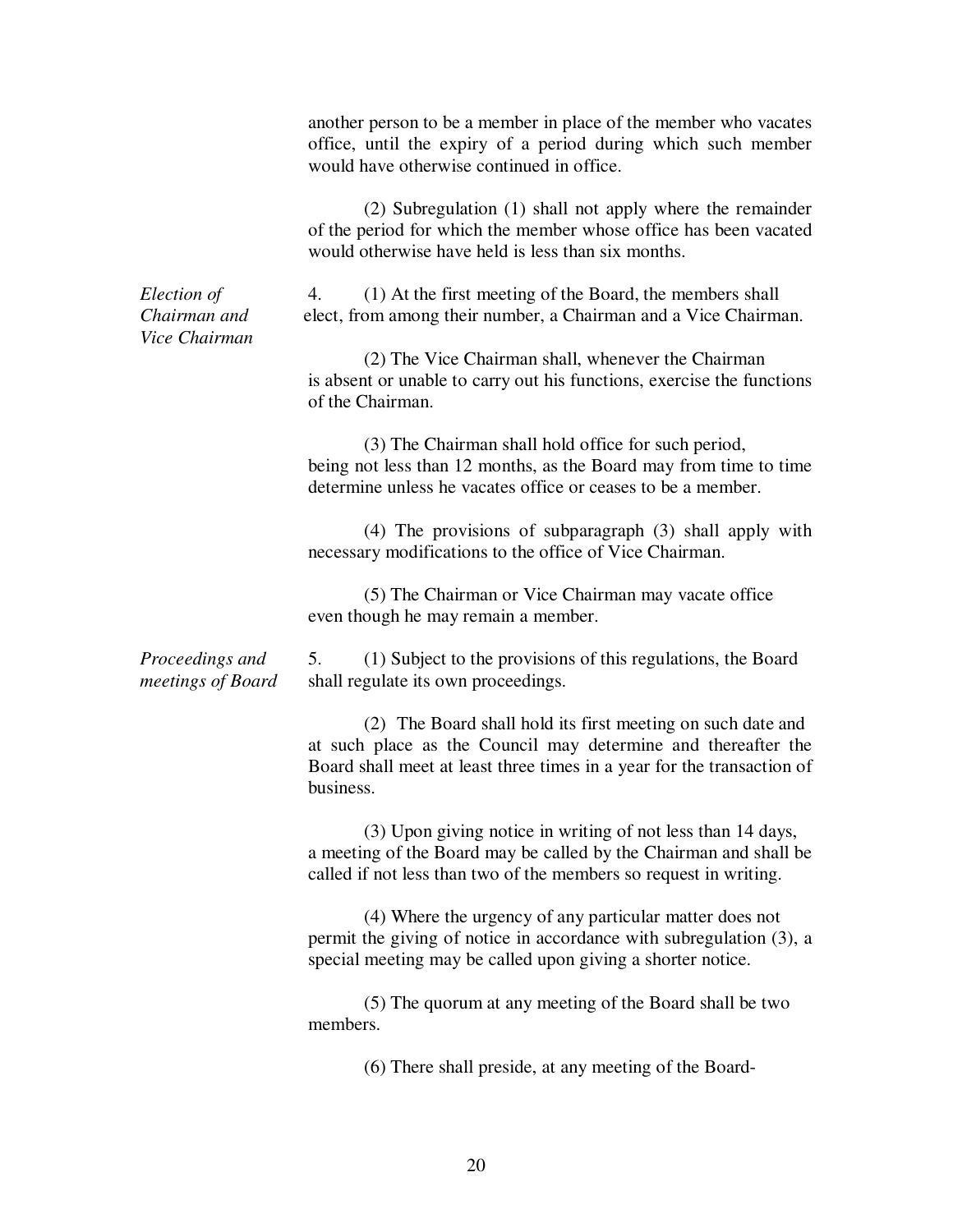|                                               |                                                                                                                                                                                                                                                                                                                                                                                                                                      | (a) the Chairman; or |                                                                                          |  |
|-----------------------------------------------|--------------------------------------------------------------------------------------------------------------------------------------------------------------------------------------------------------------------------------------------------------------------------------------------------------------------------------------------------------------------------------------------------------------------------------------|----------------------|------------------------------------------------------------------------------------------|--|
|                                               |                                                                                                                                                                                                                                                                                                                                                                                                                                      | Chairman.            | (b) in the absence of the Chairman, the Vice                                             |  |
|                                               | majority of the members present and voting at a meeting of the<br>Board and, in the event of an equality of votes, the person<br>presiding shall have a casting vote in addition to that person's<br>deliberative vote.                                                                                                                                                                                                              |                      | (7) A decision of the Board on any question shall be by the                              |  |
|                                               | considers necessary, to attend and participate in the deliberations<br>of a meeting of the Board, but such person shall not vote.                                                                                                                                                                                                                                                                                                    |                      | (8) The Board may invite any person whose presence it                                    |  |
| Validity of<br>decisions and<br>acts of Board | 6.<br>of the Board shall not be invalid by reason only of the fact that –                                                                                                                                                                                                                                                                                                                                                            |                      | A decision or action of the Board done under the authority                               |  |
|                                               | (a)                                                                                                                                                                                                                                                                                                                                                                                                                                  |                      | there is a vacancy among the membership or<br>any defect in the appointment of a member; |  |
|                                               | (b)                                                                                                                                                                                                                                                                                                                                                                                                                                  | $(1)$ ; or           | the various members did not have the<br>qualifications prescribed under regulation 1     |  |
|                                               | (c)                                                                                                                                                                                                                                                                                                                                                                                                                                  |                      | a disqualified person acted as a member.                                                 |  |
| Reports to<br>Council                         | 7.<br>Council, reports with regard to matters relating to the activities of<br>the Board which, in the opinion of the Board, should be brought to<br>the notice of the Minister.                                                                                                                                                                                                                                                     |                      | (1) The Chairman shall from time to time submit, to the                                  |  |
|                                               | furnish the Council with advice on matters in connection with the<br>operation of the Board or cognate matters and shall further<br>communicate, to the Council, information it has acquired in the<br>course of its duties.                                                                                                                                                                                                         |                      | (2) The Board shall, when so requested by the Council,                                   |  |
| <i>Disclosure</i><br>of interest              | 8.<br>at which meeting a matter which is the subject of consideration is<br>one in which he is directly or indirectly interested in a private<br>capacity, the member shall, as soon as practicable after the<br>commencement of the meeting, disclose such interest and shall not,<br>unless the Board otherwise directs, take part in any consideration<br>or discussion of, or vote on any question touching upon such<br>matter. |                      | (1) Where a member is present at a meeting of the Board                                  |  |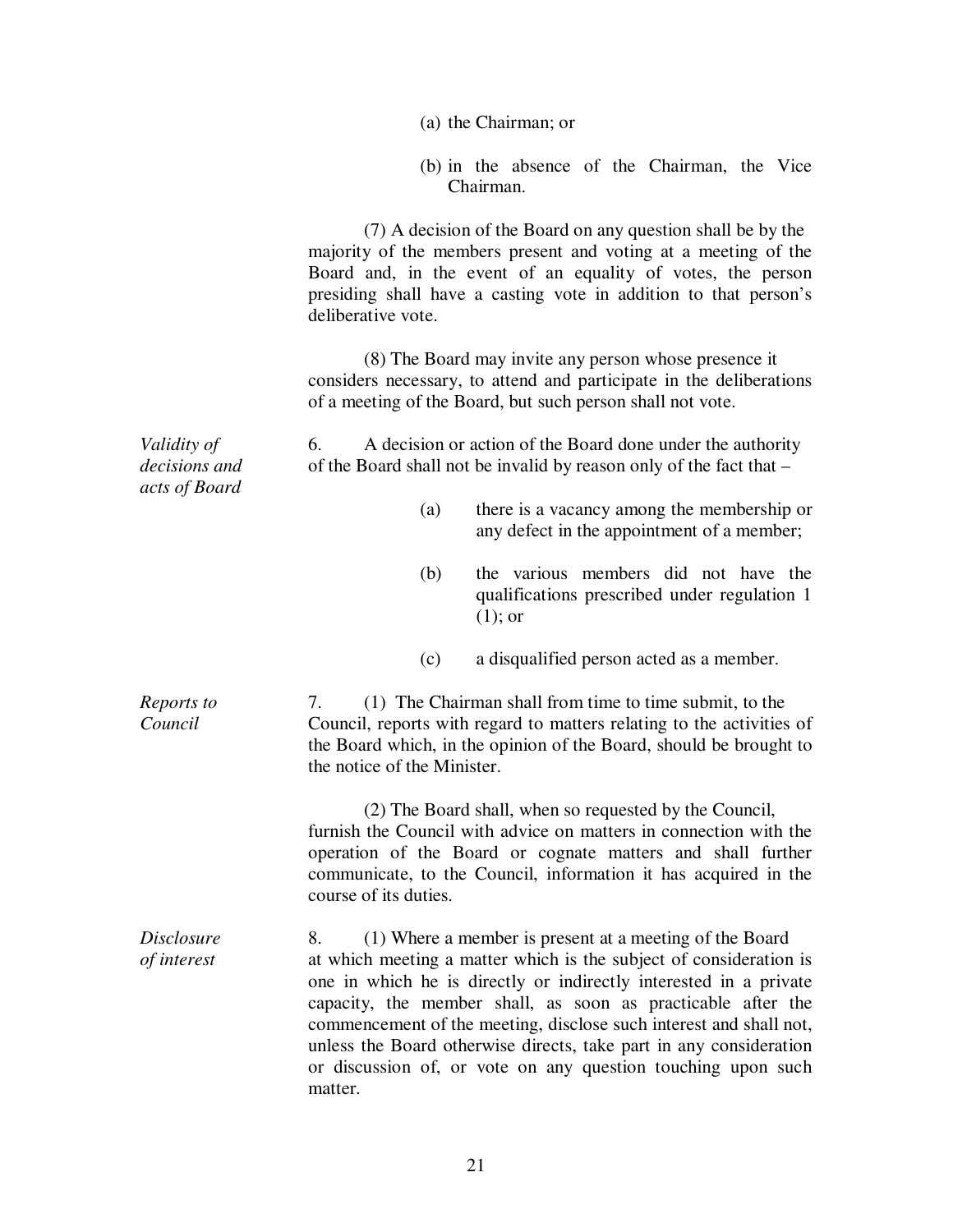|                               | (2) A disclosure of interest made in accordance with<br>subparagraph (1) shall be recorded in the minutes of the meeting at<br>which it is made.                                                                                                                  |
|-------------------------------|-------------------------------------------------------------------------------------------------------------------------------------------------------------------------------------------------------------------------------------------------------------------|
|                               | (3) Where a member fails to disclose his interest in<br>accordance with subregulation (1) and a decision of the Board is<br>made benefiting such member, such decision shall be void.                                                                             |
|                               | $(4)$ A member who contravenes subregulation $(1)$ commits<br>an offence and is liable to a fine not exceeding P2, 000 or to<br>imprisonment for a term not exceeding six months or to both.                                                                      |
| Confidentiality               | (1) Every member and any person assisting the Board shall<br>9.<br>observe and preserve the confidentiality of all matters coming<br>before the Board, and such confidentiality shall subsist even after<br>the termination of his term of office or his mandate. |
|                               | (2) Any person who contravenes subregulation (1) commits<br>an offence and is liable to a fine not exceeding P2, 000 or to<br>imprisonment for a term not exceeding six months, or to both.                                                                       |
| Remuneration<br>and allowance | A member shall be paid such remuneration and<br>10.<br>allowance as the Council may from time to time determine.                                                                                                                                                  |

### SECOND SCHEDULE

# APPLICATION FOR REGISTRATION *(reg. 3(1) and (3))*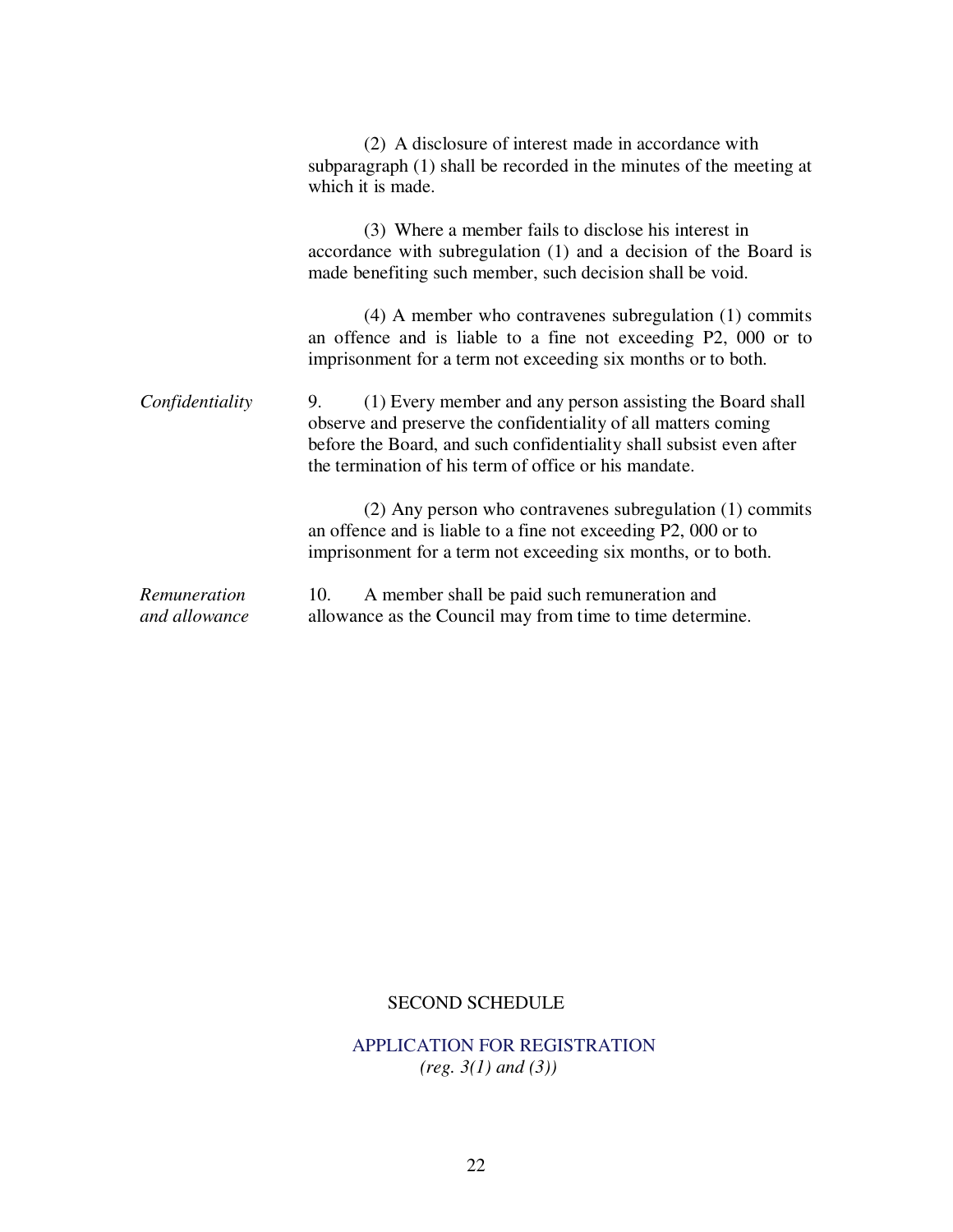## PERSONAL DETAILS

|                                                                                  | <b>Identification No:</b> |
|----------------------------------------------------------------------------------|---------------------------|
|                                                                                  | Passport                  |
|                                                                                  | <b>Resident Permit</b>    |
|                                                                                  |                           |
|                                                                                  |                           |
|                                                                                  |                           |
|                                                                                  |                           |
|                                                                                  |                           |
| (Certified copies of personal ID, passport and resident permit must be attached) |                           |

## ACADEMIC DETAILS (Certified copies of qualifications must be attached)

| Qualifications | College/University | Year |
|----------------|--------------------|------|
|                |                    |      |
|                |                    |      |
|                |                    |      |
|                |                    |      |
|                |                    |      |

### PROFESSIONAL MEMBERSHIPS (Including Real Estate Institute of Botswana Membership)

| Membership | Registration No. | Date Issued |
|------------|------------------|-------------|
|            |                  |             |
|            |                  |             |
|            |                  |             |

#### PRACTICAL EXPERIENCE

| .<br>ment<br>resent<br>- AHIDIO<br>______ |  |
|-------------------------------------------|--|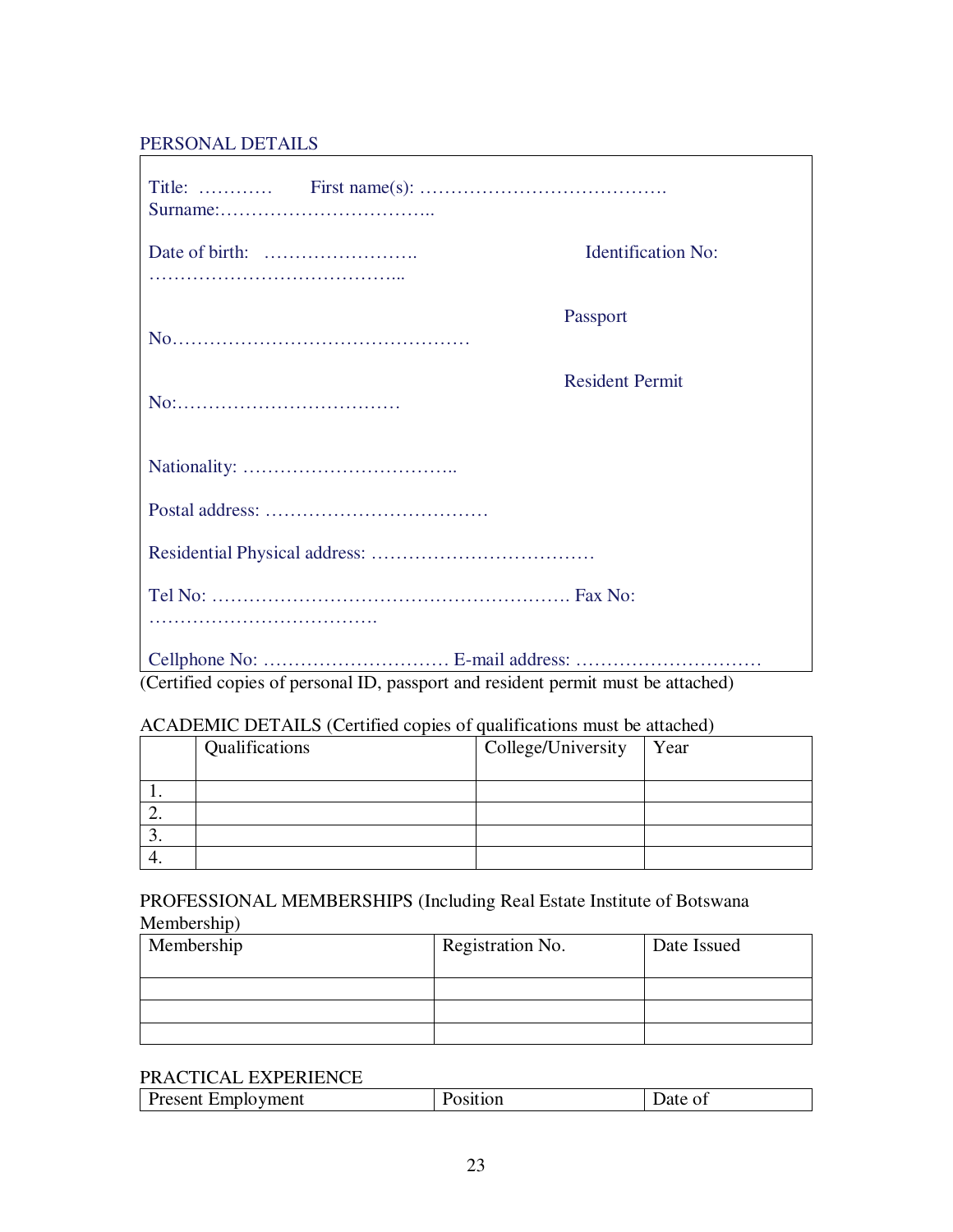|  | Appointment |
|--|-------------|
|  |             |
|  |             |
|  |             |

### NATURE OF WORK UNDERTAKEN

## PREVIOUS EMPLOYMENT

| PI COVER NUMBER:              |  |
|-------------------------------|--|
| <b>FEDILITY COVER NUMBER:</b> |  |

## CATEGORY (IES) APPLIED FOR

| Valuer                     |  |
|----------------------------|--|
| <b>Property Manager</b>    |  |
| <b>Estate Agent</b>        |  |
| <b>Property Auctioneer</b> |  |

### DECLARATION:

I, the above named person, solemnly declare that the above particulars are a true and correct record in all respects.

Signed: At: Date: Date: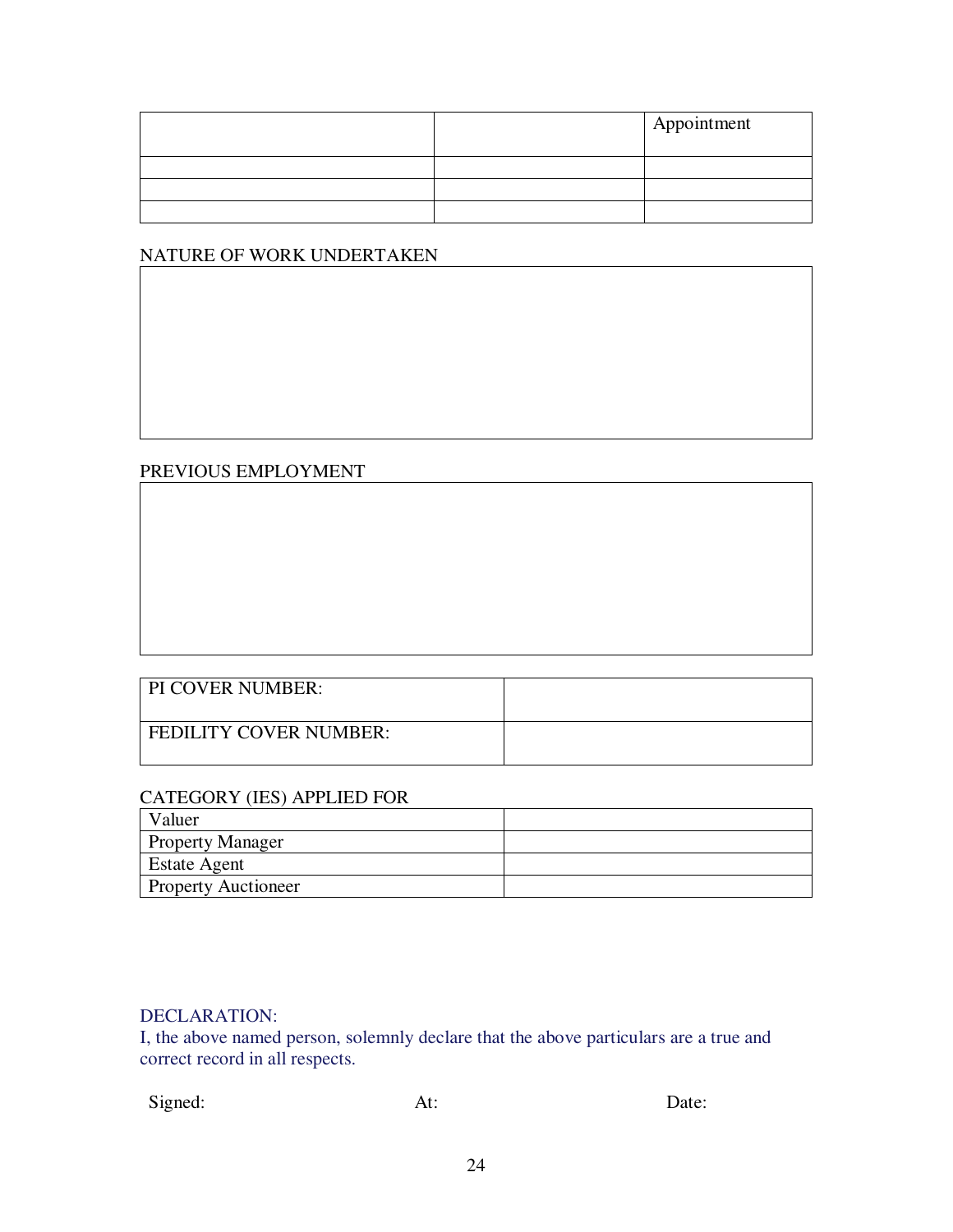# FOR OFFICE USE ONLY

| Date Received: | Attachments: |                              | Yes | N <sub>o</sub> |
|----------------|--------------|------------------------------|-----|----------------|
|                |              | Payment                      |     |                |
|                |              | <b>Academic Certificates</b> |     |                |
|                |              | Copy of Identity             |     |                |
|                |              | <b>REIB</b> Certificate      |     |                |
|                |              | Other Membership             |     |                |
|                |              | Certificates                 |     |                |
|                |              | PI Cover                     |     |                |
|                |              | <b>Fidelity Cover</b>        |     |                |

# Approved for Registration As:

| Valuer                     |  |
|----------------------------|--|
| <b>Property Manager</b>    |  |
| <b>Estate Agent</b>        |  |
| <b>Property Auctioneer</b> |  |

Approved On:……………………………….. Registration No:………………………..

| Chairman |  |  |  |  |  |  |  |  |  |  |
|----------|--|--|--|--|--|--|--|--|--|--|

Date:…………………………………….

# THIRD SCHEDULE

CERTIFICATE OF REGISTRATION *(reg. 5(2))*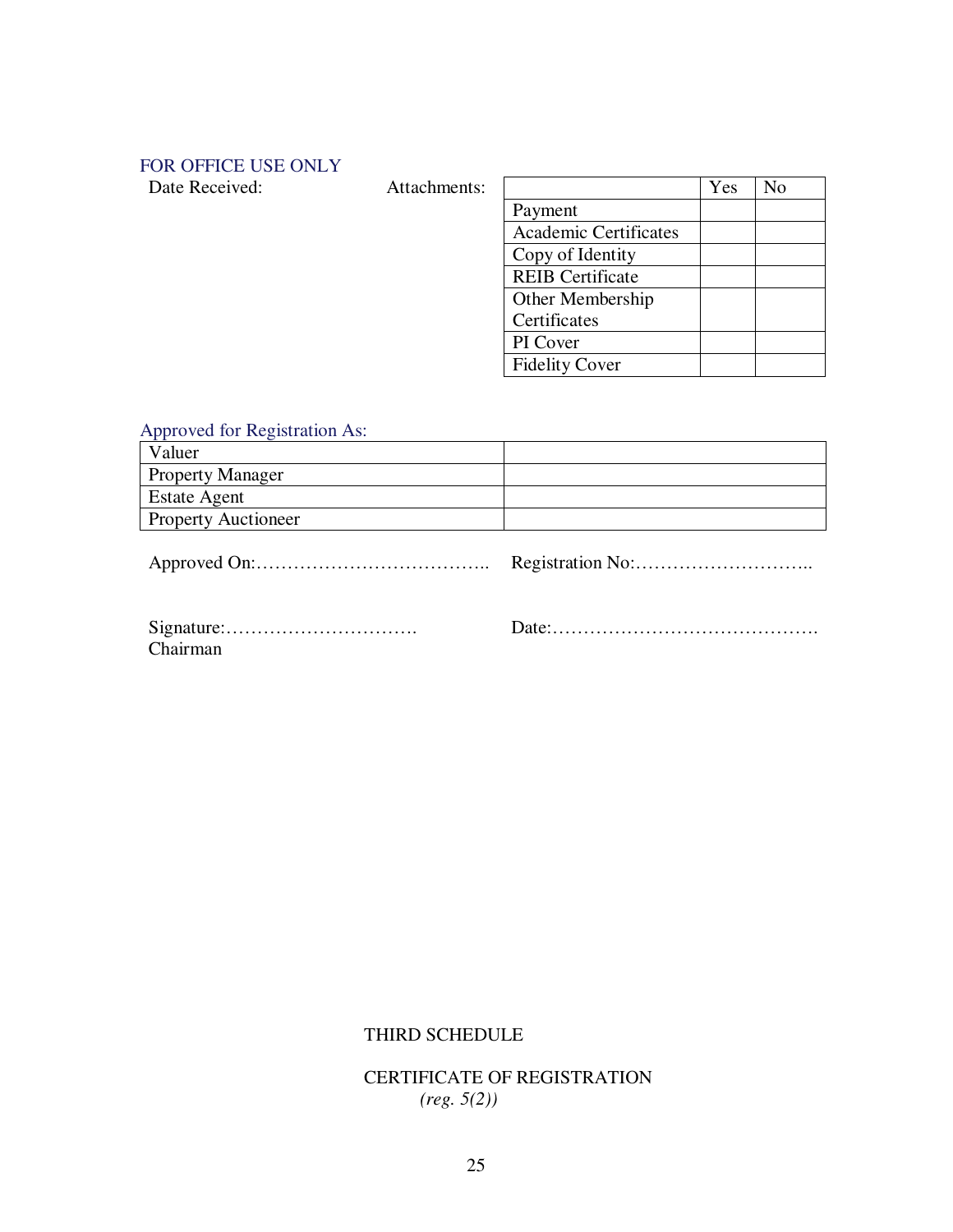| The Real Estate Advisory Council                                  |
|-------------------------------------------------------------------|
| Certificate of Registration                                       |
| This is to certify that:                                          |
| .                                                                 |
| has been admitted to practice                                     |
| by the Real Estate Council                                        |
| Field of Practice:                                                |
| Registration No.:                                                 |
| .<br>Date Issued:                                                 |
|                                                                   |
| <b>Expiry Date</b>                                                |
|                                                                   |
| Registrar                                                         |
| <b>COMMON SEAL</b>                                                |
|                                                                   |
| Chairman                                                          |
| (Issued in terms of the Real Estate Professionals Act (Cap 61:07) |

## FOURTH SCHEDULE

FEE FOR CERTIFICATE OF REGISTRATION *(reg. 6(1); 6(2) and 7(2))*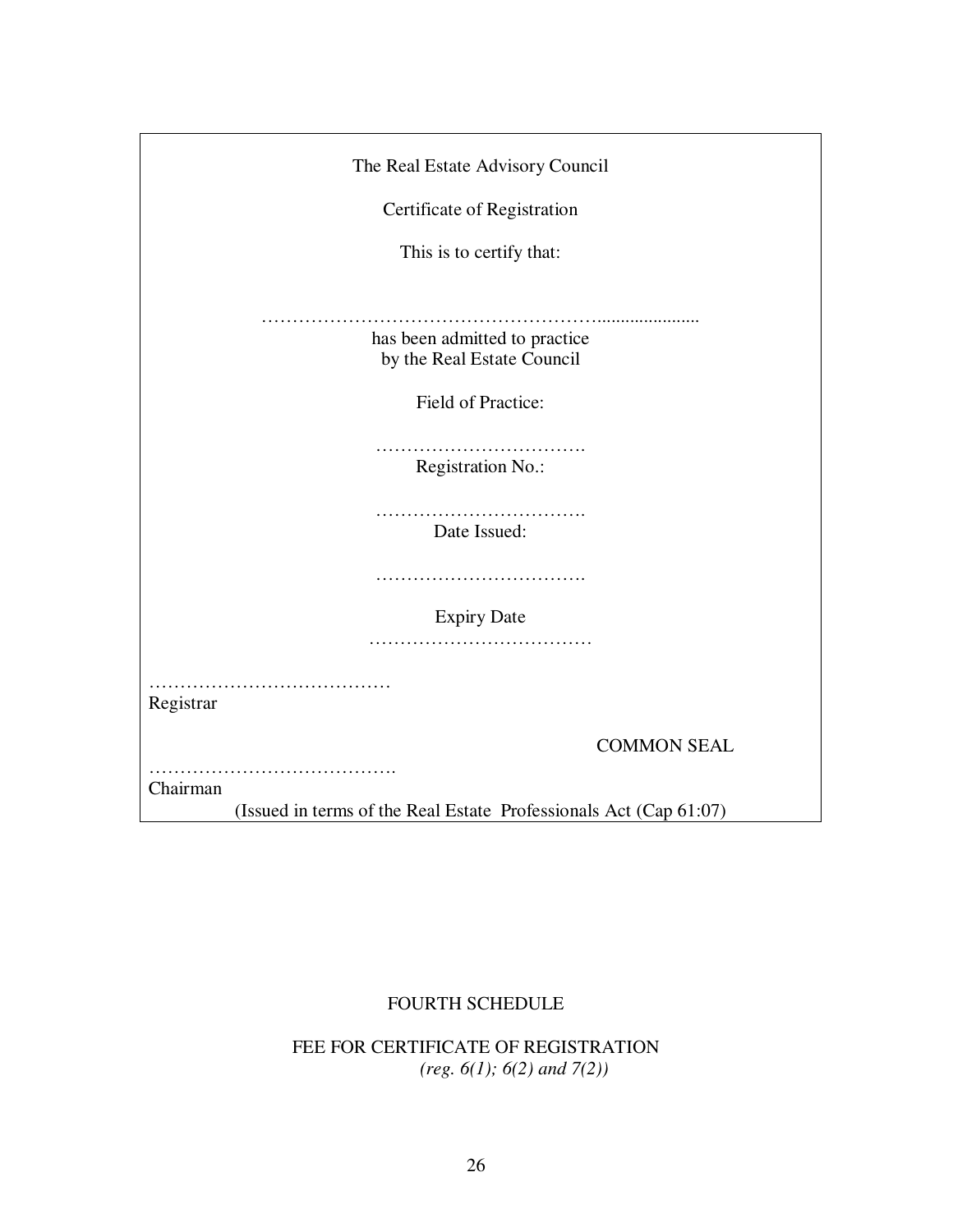|                 | <b>Field of Practice</b>       | Fee for Certificate of Registration |
|-----------------|--------------------------------|-------------------------------------|
| A.              | Estate agent                   | P350.00                             |
| <b>B.</b>       | Property auctioneer            | P350.00                             |
| $\mathcal{C}$ . | Property manager               | P350.00                             |
| D.              | Property valuer                | P350.00                             |
| Ε.              | Two or more fields of practice | P500.00                             |

## FIFTH SCHEDULE

## APPLICATION FOR RENEWAL OF CERTIFICATE OF REGISTRATION *(reg. 7(2))*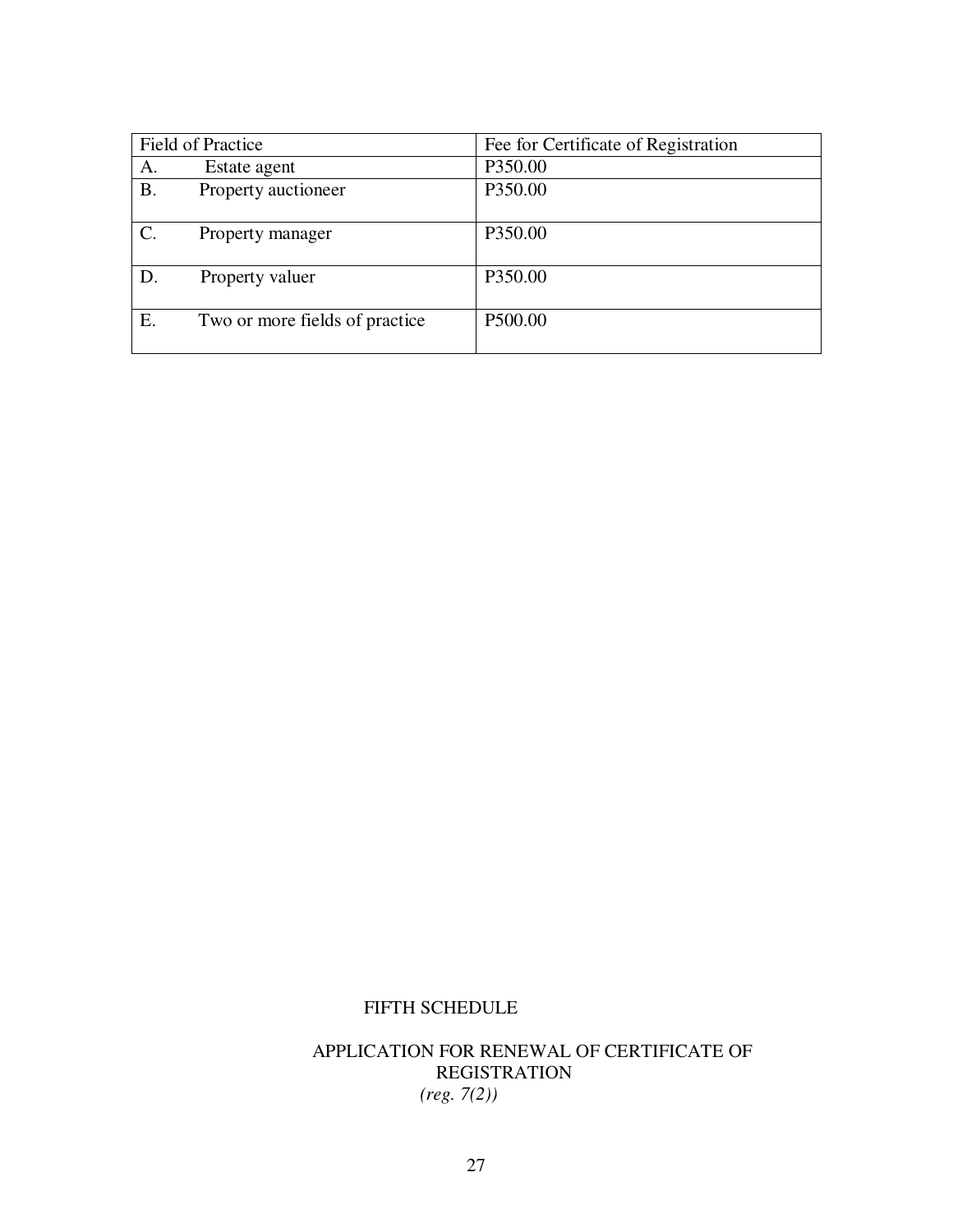| The Real Estate Advisory Council                                                                                          |
|---------------------------------------------------------------------------------------------------------------------------|
| Application For Renewal of Certificate of registration                                                                    |
|                                                                                                                           |
| To:                                                                                                                       |
| The Registrar<br>The Real Estate Advisory Council<br><b>Botswana</b>                                                      |
| to practice Valuation/Property Management/Estate Agency/Auctioneering which<br>I attach here with the prescribed fee of P |
|                                                                                                                           |
| Signature of Applicant                                                                                                    |
| For Office Use Only                                                                                                       |
|                                                                                                                           |
|                                                                                                                           |
|                                                                                                                           |
| (Issued in terms of the Real Estate Professionals Act No: (Cap 61:07))                                                    |

SIXTH SCHEDULE SCALE OF FEES *(reg. 16(1)(h))*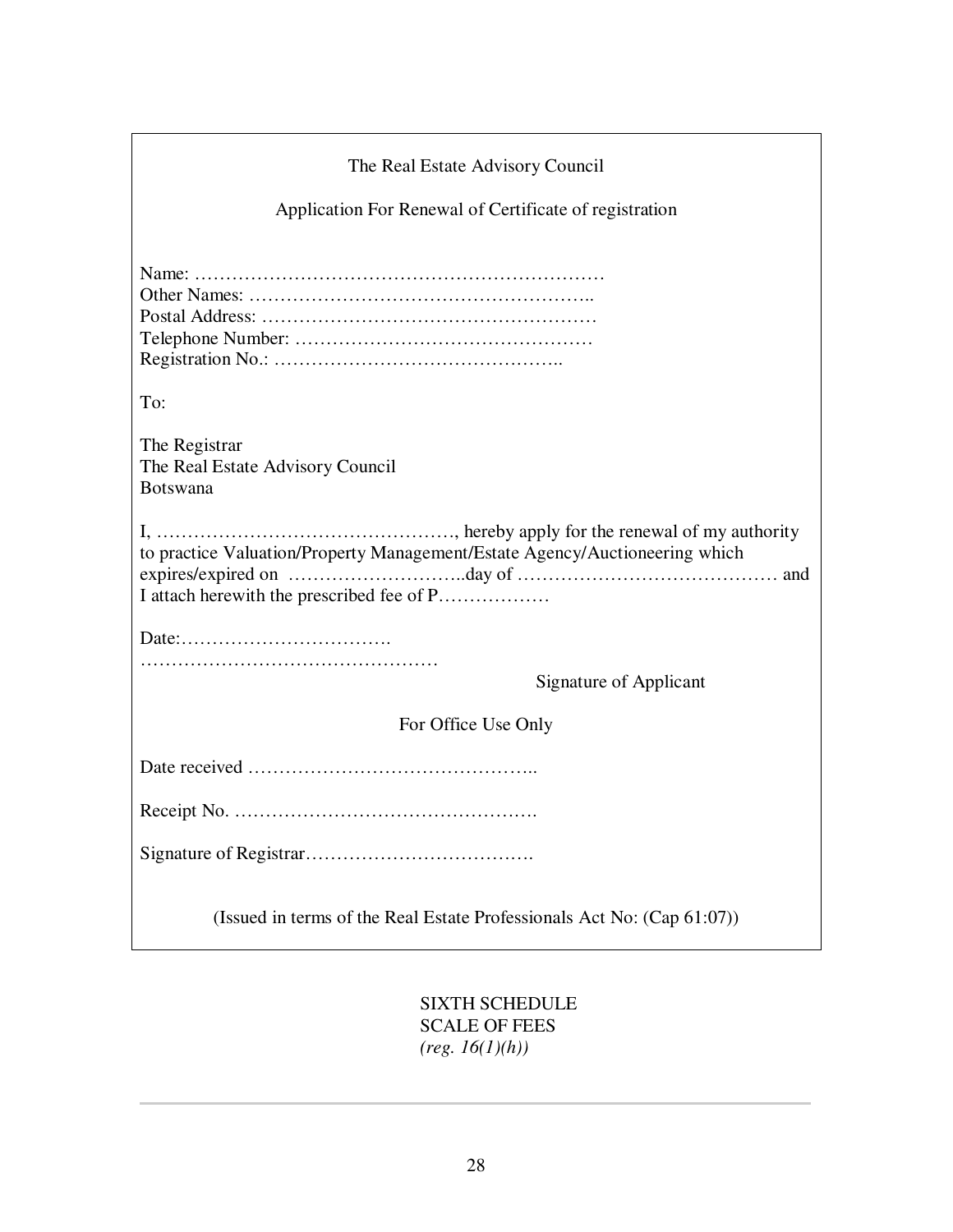## 1.0 PROFESSIONAL FEES FOR OPEN MARKET VALUATIONS IN RESPECT OF RESIDENTIAL, COMMERCIAL, INDUSTRIAL AND AGRICULTURAL **PROPERTIES**

### 1.1 Residential, Commercial and Industrial Properties

| Market Value of Property             |                    | Basic Tariff Additional to Basic Tariff                             |
|--------------------------------------|--------------------|---------------------------------------------------------------------|
| Up to $P50000$                       | P750               |                                                                     |
| From P50 001 to P150 000             | P750               | P3,50 per P1 000 over P50 000                                       |
| From P150 001 to P400 000            | P <sub>1</sub> 100 | P2,50 per P1 000 over P150 000                                      |
| From P400 001 to P1 000 000          | P1 725             | P <sub>2</sub> ,00 per P <sub>1</sub> 000 over P <sub>400</sub> 000 |
| From P1 000 001 to P2 000 000 P2 925 |                    | P1,50 per P1 000 over P1 000 000                                    |
| From P2 000 001 to P3 000 000 P4 425 |                    | P1,00 per P1 000 over P2 000 000                                    |
| From P3 000 001 to P4 000 000 P5 425 |                    | P0,75 per P1 000 over P3 000 000                                    |
| From P4 000 001 to P5 000 000 P6 175 |                    | P0,50 per P1 000 over P4 000 000                                    |
| Over P5 000 000                      | P <sub>6</sub> 625 | P0,25 per P1 000 over P5 000 000                                    |

1.2 Agricultural Properties (for farms bigger than 50 Hectares – minimum fee of P1000)

| Value of Property                |        | <b>Basic Tariff   Additional to Basic Tariff</b> |
|----------------------------------|--------|--------------------------------------------------|
| Up to $P50000$                   | P1 000 |                                                  |
| From P50 001 to P100 000 P1 000  |        | P5,00 per P1 000 over P50 000                    |
| From P100 001 to P250 000 P1 250 |        | P3,50 per P1 000 over P100 000                   |
| Over 250 000                     | P1 775 | $P2,50$ per P1 000 over P400 000                 |

### 1.3 WHERE MORE THAN ONE VALUATION IS REQUIRED

1.2.1 The fee in respect of more than one valuation for the same property shall be, with respect to the second valuation, 5% of the fee for the first valuation: Provided that a normal valuation shall indicate the forced sale value in addition to open market value and this does not constitute more than one valuation.

### 1.4 WHERE PRESCRIBED FORMS ARE REQUIRED

Completion of specific forms in addition to the valuation, the applicable fee may be increased by 25%, subject to a maximum increase of P250. 00 per property.

### 1.5 CONTINUOUS AND SEPARATE VALUATIONS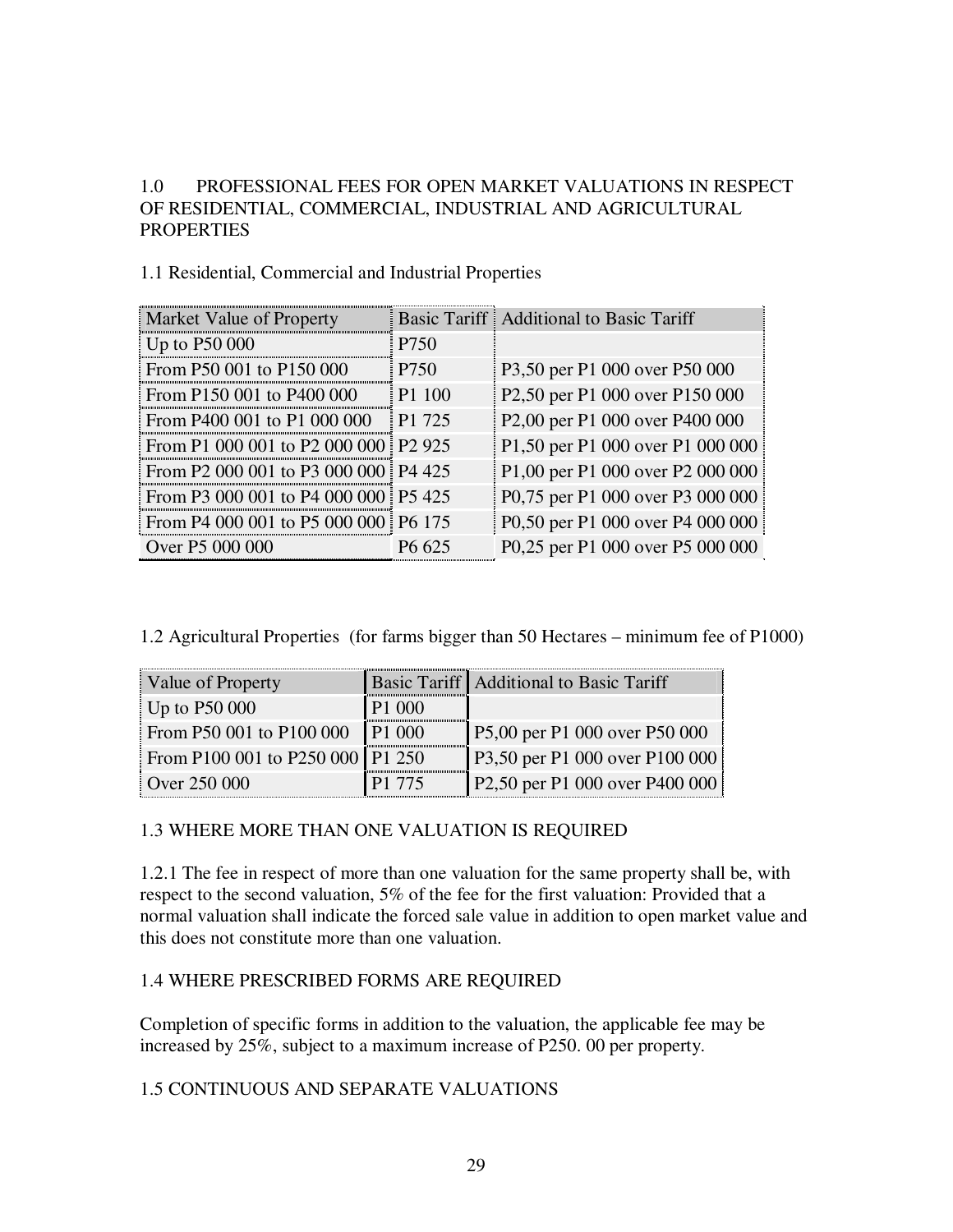Continuous and valuations fee is based upon the total of the continuous valuation at the relevant tariff fee.

"Continuous valuation" means the valuation of two or more properties having similar attributes.

## 1.6 REVALUATIONS

Revaluation of property by the same registered professional within the preceding period of 12 months, and the property or the interest therein has not changed materially since the first valuation, the fee shall be reduced by 50% of the first valuation.

## 1.7 VALUATIONS FOR EXISTING AND PROPOSED IMPROVEMENTS

When instructed to prepare two valuations, such as "as is", of a single property, a registered professional may charge for each of the valuations separately in terms of 1.0, provided that where the work involved in preparing the second valuation does not amount to performance of a completely separate valuation, the registered professional should charge in terms of 1.0 on the higher of the two valuations only.

## 1.8 VALUATION OF PART OF A PROPERTY

Where a registered professional is required to value a portion of, or an undivided share in, a property and it is necessary to value the whole property in order to determine the value of the part, or the share, the fee may be based on the value of the whole property.

## 2.0 TIME CHARGE

2.1 Time charge per hour for market research, Deeds Registry searches or other investigations are as follows:

| Membership of Institute | <b>Years of Experience</b> | Fee per hour        |
|-------------------------|----------------------------|---------------------|
| Fellow                  | 15 years or more           | P750.00             |
| Fellow                  | 14 years or less           | P600.00             |
| Full                    | 10 years or more           | P500.00             |
| Full                    | 9 years or less            | P350.00             |
| Probationer             | 3 years or less            | P <sub>150.00</sub> |
| Probationer             | 3 years or more            | P <sub>200.00</sub> |

## 3.0 RENTAL VALUATIONS

| Gross Annual Rental (GAR) Tariff |
|----------------------------------|
|                                  |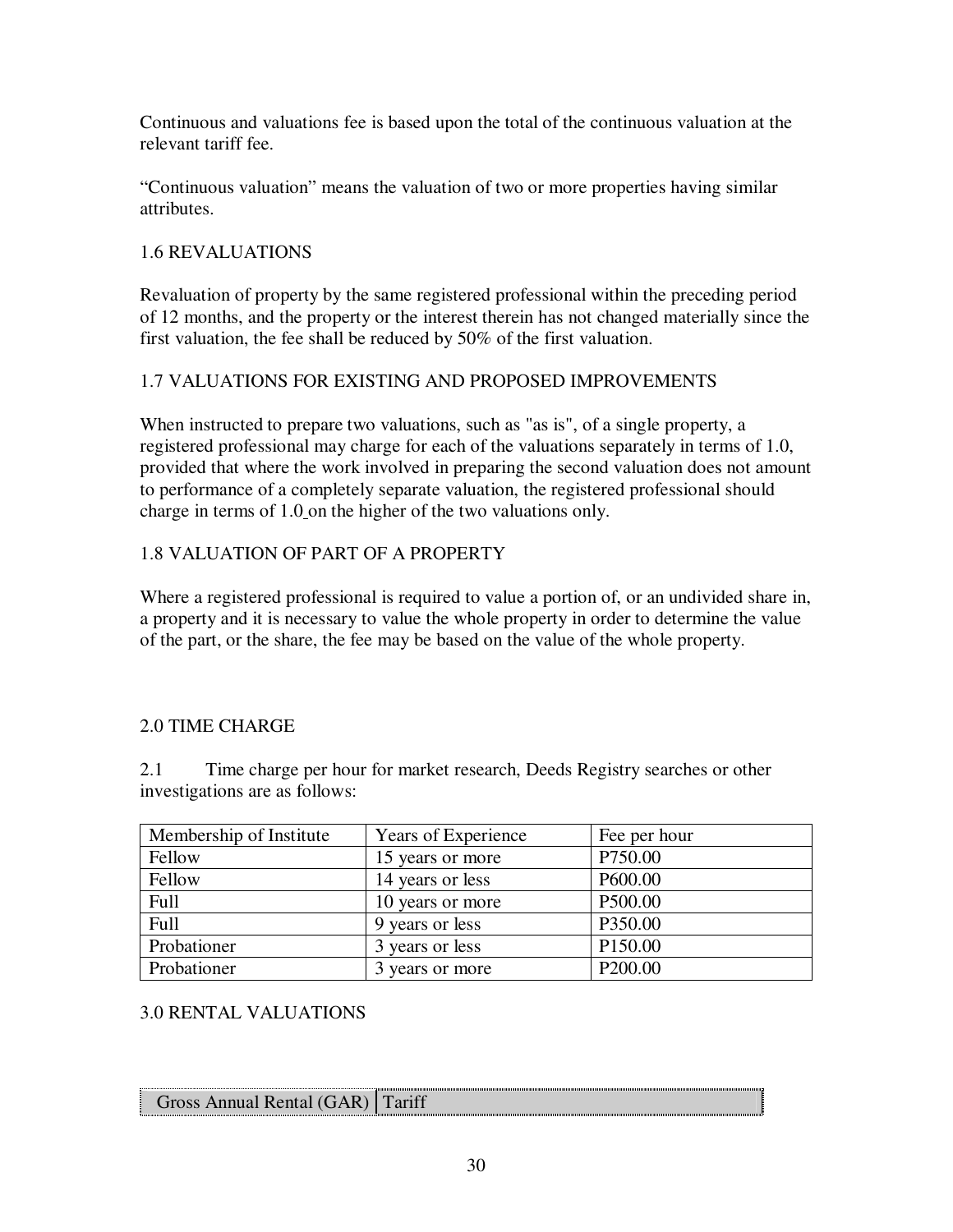| Up to $P12000$                             | P100 per P1 000 of GAR                              |
|--------------------------------------------|-----------------------------------------------------|
| P <sub>12</sub> 001 to P <sub>24</sub> 000 | P500 plus P10 per P1 000 of GAR over P12 000        |
| P <sub>24</sub> 001 to P <sub>36</sub> 000 | P750 plus P7,50 per P1 000 of GAR over P24<br>000   |
| P36 001 to P48 000                         | P1 000 plus P5,00 per P1 000 of GAR over P36<br>000 |
| P <sub>48</sub> 001 to P <sub>60</sub> 000 | P1 250 plus P2,50 per P1 000 of GAR over P48<br>000 |
| Over P60 000                               | P1 500 plus P1,25 per P1 000 of GAR over P60<br>000 |

Notes:

- The tariff excludes preparation of a lease agreement (if required) for a fee not exceeding 10% of the monthly rent to be paid by the lessee.
- The fee per rental determination should not be less than P500.

### 4.0 RATING VALUATIONS

 4.1 The minimum Fee shall not be less than 0.10% of the Total Gross Rateable Value in the Valuation Roll prepared by the registered professional.

4.2 In the case of individual valuations for rating purpose, the minimum fee shall be 0.30% of the rateable value of such property.

4.2 The registered professional may allow a discount for any revaluation carried out within a two-year period.

### 5.0 OTHER VALUATIONS

Other valuations includes fees in respect of the following:

i) Portfolio Valuation – minimum fee of not less than 0.15% of the value of the property

ii) Tendered Valuation – minimum fee of not less than 0.15% of the value of the property

iii) Insurance Valuation (as per Table below)

| Value of Property                   |             | Basic Tariff Additional to Basic Tariff |
|-------------------------------------|-------------|-----------------------------------------|
| Up to $P50000$                      | <b>P500</b> |                                         |
| From P50 001 to P150 000            | <b>P500</b> | P1.75 per P1 000 over P50 000           |
| From P150 001 to P400 000           | P750        | P1,50 per P1 000 over P150 000          |
| From P400 001 to P1 000 000         | 1 P1000     | P1.25 per P1 000 over P400 000          |
| From P1 000 001 to P2 000 000 P1250 |             | P1,00 per P1 000 over P1 000 000        |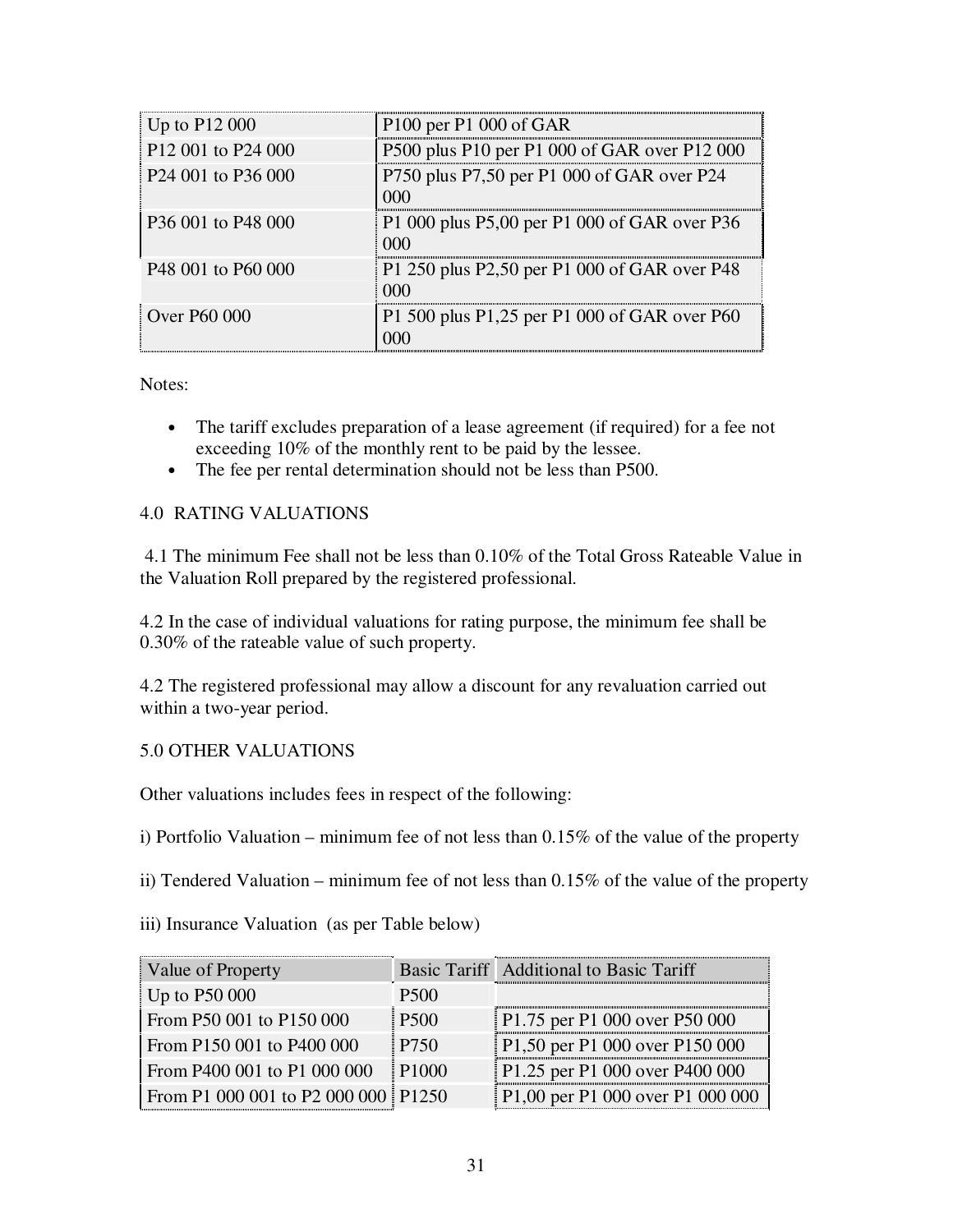| From P2 000 001 to P3 000 000   P1500 |          | P0,75 per P1 000 over P2 000 000  |
|---------------------------------------|----------|-----------------------------------|
| From P3 000 001 to P4 000 000 P1750   |          | P0,50 per P1 000 over P3 000 000  |
| From P4 000 001 to P5 000 000 P2000   |          | PO, 25 per P1 000 over P4 000 000 |
| Over P5 000 000                       | i P2250. | P0,10 per P1 000 over P5 000 000  |

#### 6.0 BROKERAGE, AGENCY, MANAGEMENT AND AUCTIONEERING FEES

#### 6.1 Sale of Land and buildings

i) Sole Agency: Minimum fee P3,000

Up to P1 000 000 – 5% of the sale value

Over P1 000 000 – 4% of the remainder

ii) Multiple Agency – Minimum Fee P3,000

Up to P1 000 000 – 7.5% of the sale value

Over P1 000 000 – 5% of the remainder

6.2 Joint Agency – Fees to be split on  $60\%/40\%$  basis

6.3 Mergers, Purchases and Acquisitions – Fees chargeable at 5% of the purchase price

6.4 Lettings – a fee of 8.33% of the annual rent which is the equivalent of one month's rent for all classes of property for leases less than three years and 12.5% of the annual rent for leases over three years.

6.5 Lease Renewals – 50% of letting fees.

6.6 Management - Registered professionals may charge

i)residential 10% of Gross monthly rental

ii) Commercial 5% of Gross monthly rental

iii) Industrial 5% of Gross monthly rental

b) Lettings for managed properties - ⅔ of basic letting fee

c) Lease renewals - ⅓ of basic letting fee or 5% of the monthly rent whichever is the lesser.

6.7 Project Management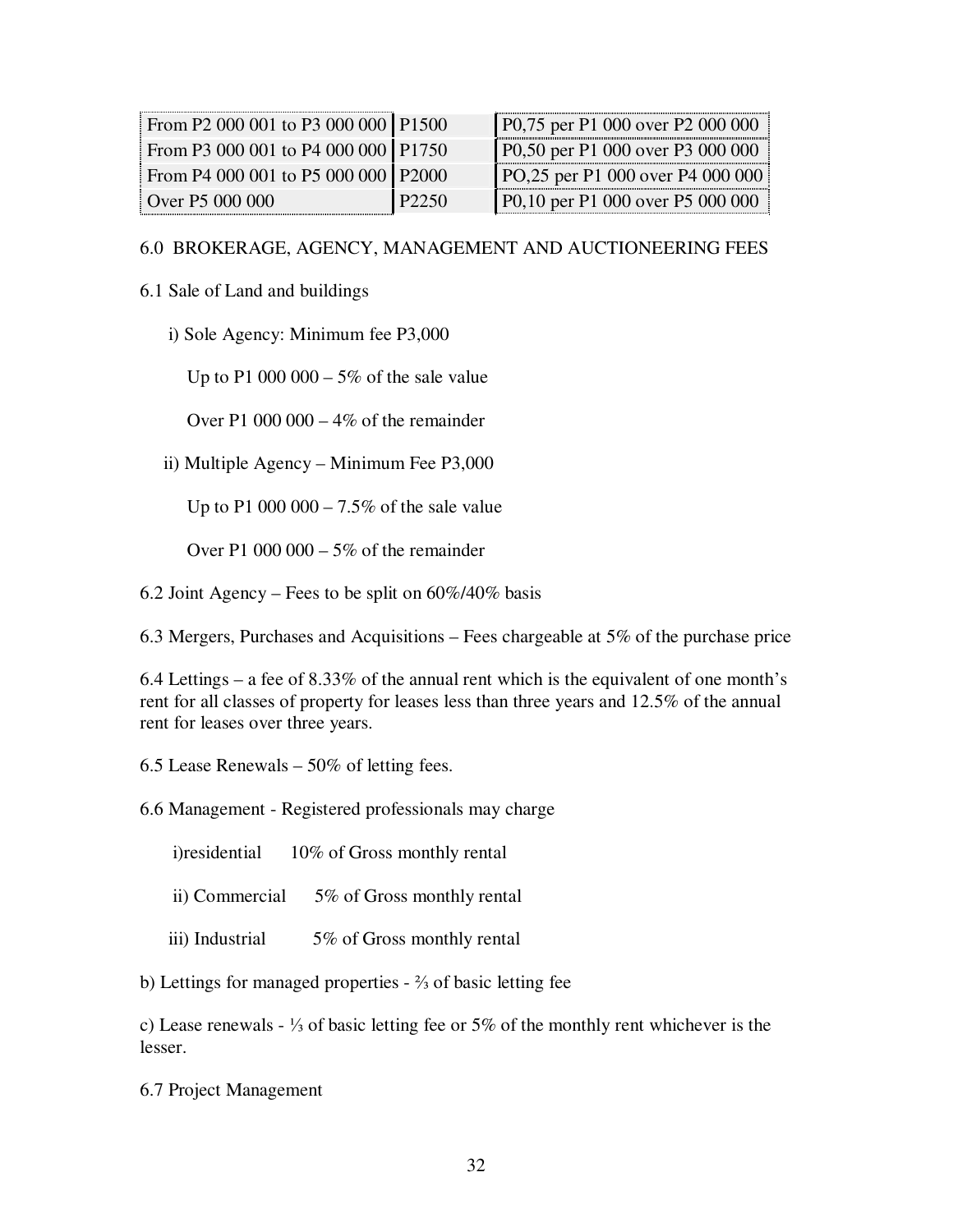A fee of 4% of the development cost may be levied.

6.8 Auctioneering – Registered professionals may charge as follows:-

- i) Chattels at 15% of sale price, and
- ii) Immovable Property at 7.5% of sale price.

### 7.0 OTHER CHARGES

7.1 Registered professionals may charge as follows:

- i) Feasibility Studies or Search for Funding 1% of the funds secured
- ii) Building inspections P350 per site visit including the inspection report

8.0 FEES FOR ATTENDING COURT, ARBITRATION OR OTHER PROCEEDINGS, ENQUIRIES OR MEETINGS TO GIVE EVIDENCE OR FOR CONSULTATIONS AND WHEN APPOINTED AS A MEMBER OF ANY SUCH COURT OR PROCEEDINGS.

8.1 The time charge schedule set out in paragraph 2.1 shall apply for fees under this paragraph

8.2 In the event of such attendance at courts, arbitrations or other proceedings, enquiries or meetings being postponed or cancelled on account of the client or settled by mutual consent or by legal process at any time during any day, fees for a minimum of eight hours should be charged for that day, even if no hearing is attended.

### 9.0 FEES FOR ACTING AS AN ARBITRATOR, MEDIATOR, MEMBER OF A TRIBUNAL OR ASSESSOR IN COURT PROCEEDINGS

9.1 Registered professionals may charge a minimum fee of P3 500 per day, when acting as an arbitrator, mediator and/or member of a revision court/board, land/rent tribunal, valuation court/board for rating purposes or as an assessor in any court/board proceedings.

9.2 In addition to the remuneration set out above, the following services may be charged based on one and a half times the hourly rate in terms of 2.1:

- i) Attendance at preliminary hearings
- ii) Inspections in loco
- iii) Perusal of documentation and attendance thereon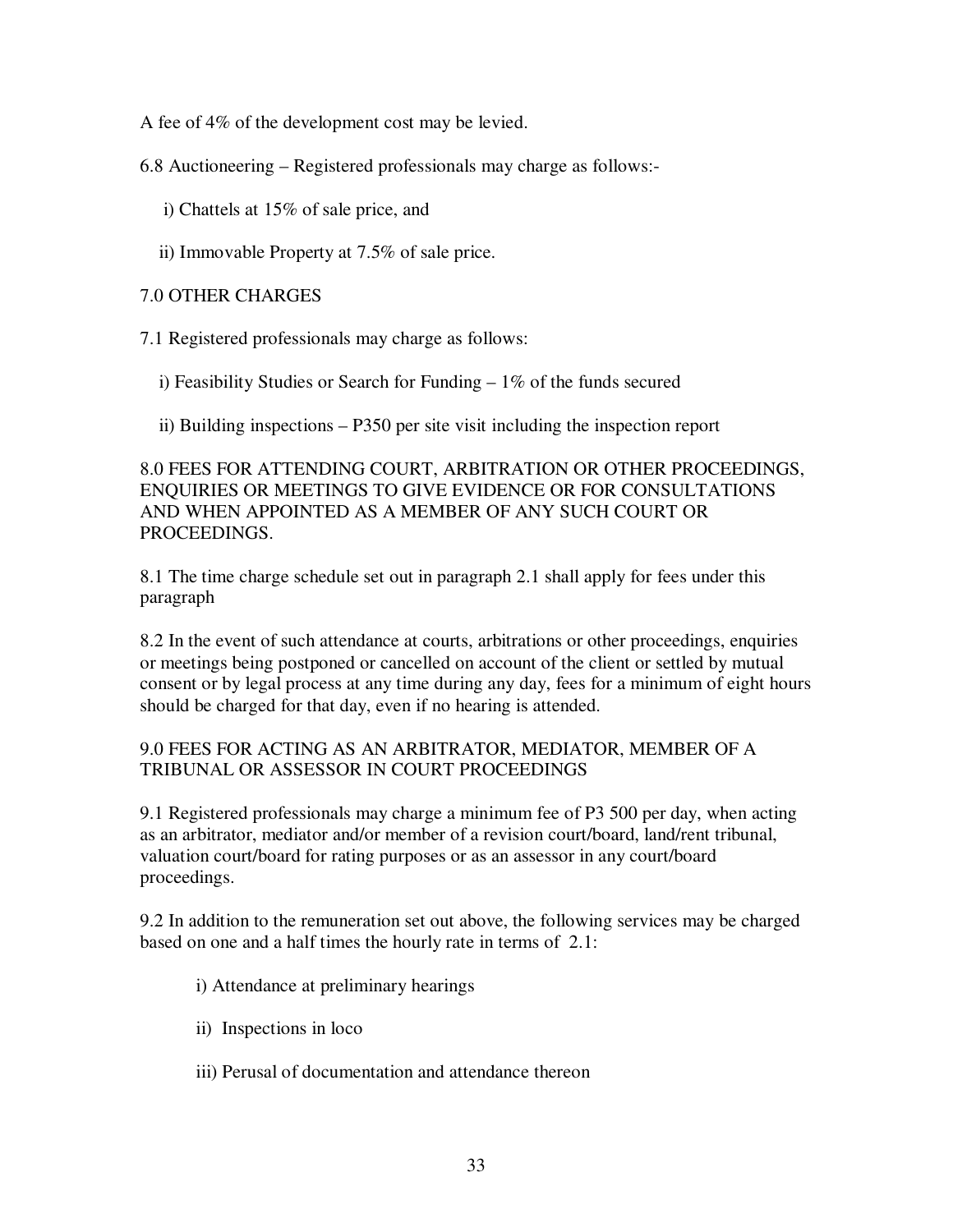iv) Preparation for hearings, and

v) Preparing and presenting the awards.

9.3 In the event of a registered professional accepting any of the aforegoing appointments at a venue other than in his usual residential or business area, he may charge the necessary traveling and accommodation expenses in terms of 10.0.

9.4 In the event of any arbitration hearing, mediation, revision court/board, land/rent tribunal, valuation court/board, or other relevant hearing being postponed, cancelled, settled by mutual consent or legal process at any time during any day, the following minimum fees may be charged:

i) Within 7 working days of the day set down for the hearing - 4 hours

ii) ithin 3-6 working days of the day set down for the hearing - 8 hours; and

iii) Within 1-2 working days of the day set down for the hearing – P3 500

9.5 When fees dealing with valuation courts/boards, land/rent tribunals, or committees are laid down by statute, then registered professionals may accept such fees.

> Any costs incurred by registered professionals for the hiring of venues for hearings, secretarial and recording services and other related costs may be charged in addition to the aforegoing.

## 10.0 ALLOWANCES

10.1 Transport allowance may be claimed for service rendered at a place other than the place of business of a registered professional:

- i) When own transport is used adopt current Botswana Government rates
- ii) When public transport is used the actual cost
- iii) When conveyance is hired the actual cost.

10.2 Where, in the course of one journey, professional work is performed on the instruction of two or more client, the transport allowance claimed in respect of that journey should be recovered pro rata from the clients concerned.

10.3. No transport allowances should be claimed when the client provides suitable and safe transport; provided that where transport which is uninsured in respect of third party risk is offered, the registered professional need not accept such conveyance but shall be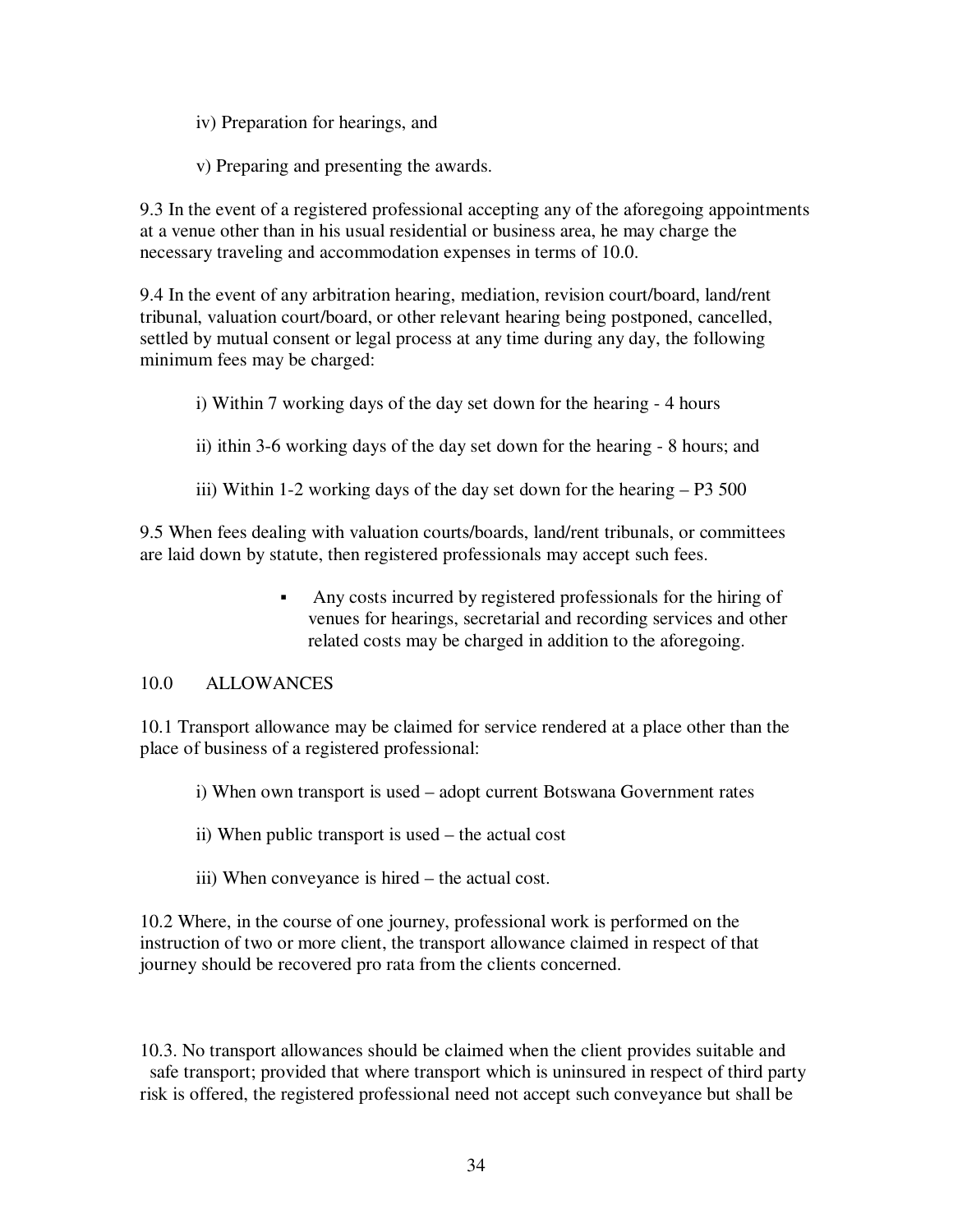free to proceed as if no transport facilities have been offered.

10.4 Hotel expenses, meals, and refreshments at shall be at cost.

### 11.0 DISBURSEMENTS AND COSTS

Disbursements and costs incurred by registered professionals may be charged as follows:

11.1 Purchase and preparation of plans and drawings – at cost

11.2 Obtaining external expert advice and assistance – at cost

11.3 Typing and secretarial fees – at 15% of the applicable time charge set out in 2.0

11.4 Postage, telephone calls, photocopies, photographs and other incidentals – at cost

11.5 All other necessary expenses not specifically listed – at cost.

### 12.0 INTEREST ON OVERDUE ACCOUNTS

Interest on overdue accounts at a rate of 3% above prime bank lending rates, on the balance.

### 13.0 CONSULTATION

A fee at an hourly rate for consultation when consulted in a professional capacity either in person, by telephone or in writing, when such consultation does not lead to instructions for work.

### 14.0 INTERIM ACCOUNTS

Registered professionals may submit interim accounts for progress payments during the course of an assignment.

### 15.0 DEPOSITS

Registered professionals may, at their discretion, require a client, or the representative of the client, to pay an agreed sum as deposit against payment of fees prior to commencement of an assignment.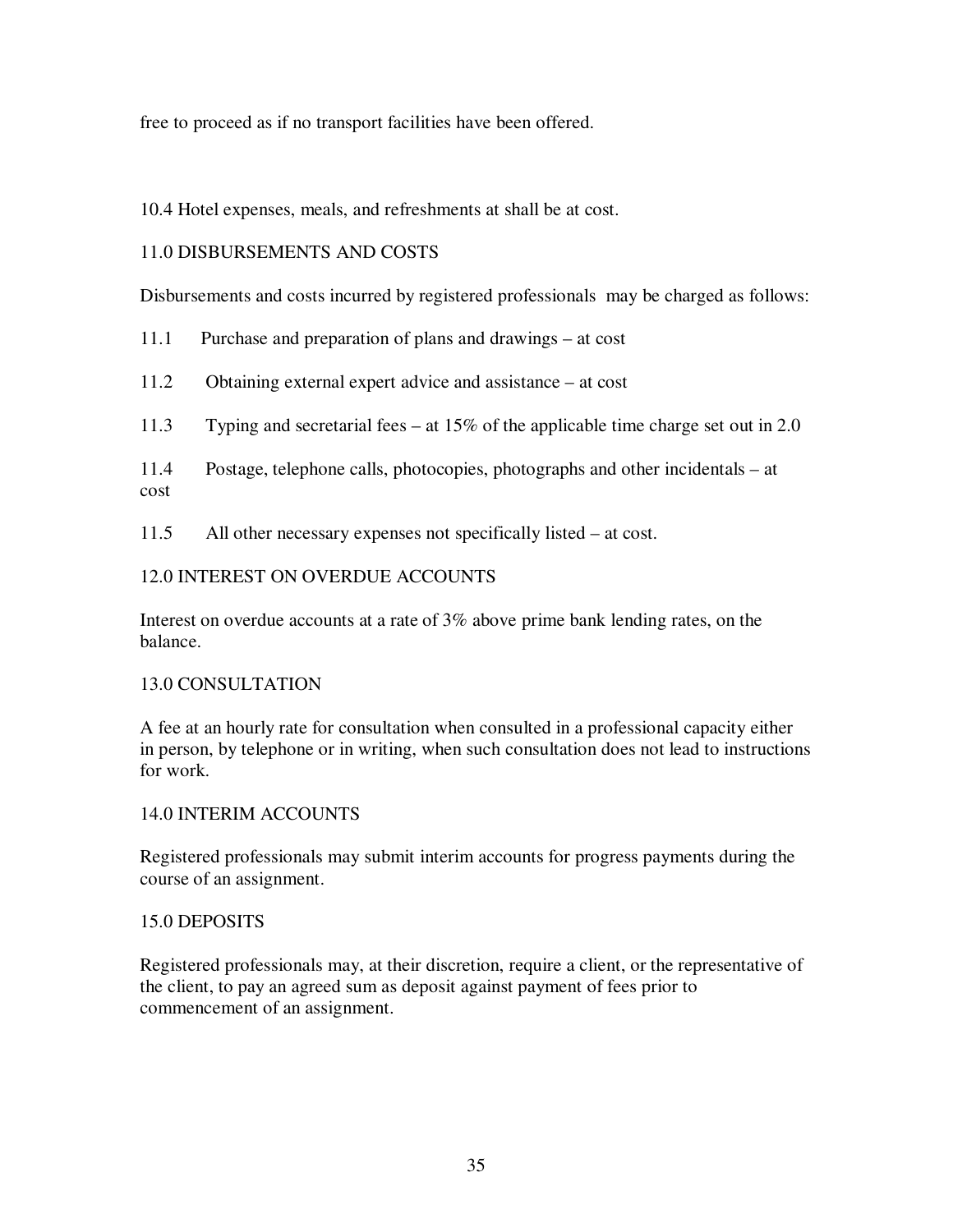## SEVENTH SCHEDULE

## FIDELITY FUND CERTIFICATE *(reg. 33(2))*

| The Real Estate Advisory Council                                                     |
|--------------------------------------------------------------------------------------|
| <b>Fidelity Fund Certificate</b>                                                     |
| (reg. 33(2))                                                                         |
| This is to certify that:                                                             |
|                                                                                      |
| is duly enrolled as a Value/Property Manager/Estate Agent/Auctioneer, in Botswana    |
| And has duly paid to the Fidelity Fund Annual Contribution for the year ending       |
|                                                                                      |
| as Prescribed Under Section 38 of the Real Estate Professionals Act No: (Cap 61:07)) |
| THUS MADE UNDER THE COMMON SEAL OF<br>THE REAL ESTATE ADVISORY COUNCIL               |
|                                                                                      |
|                                                                                      |
| .<br>Registrar                                                                       |
| <b>COMMON SEAL</b>                                                                   |
| Chairman                                                                             |